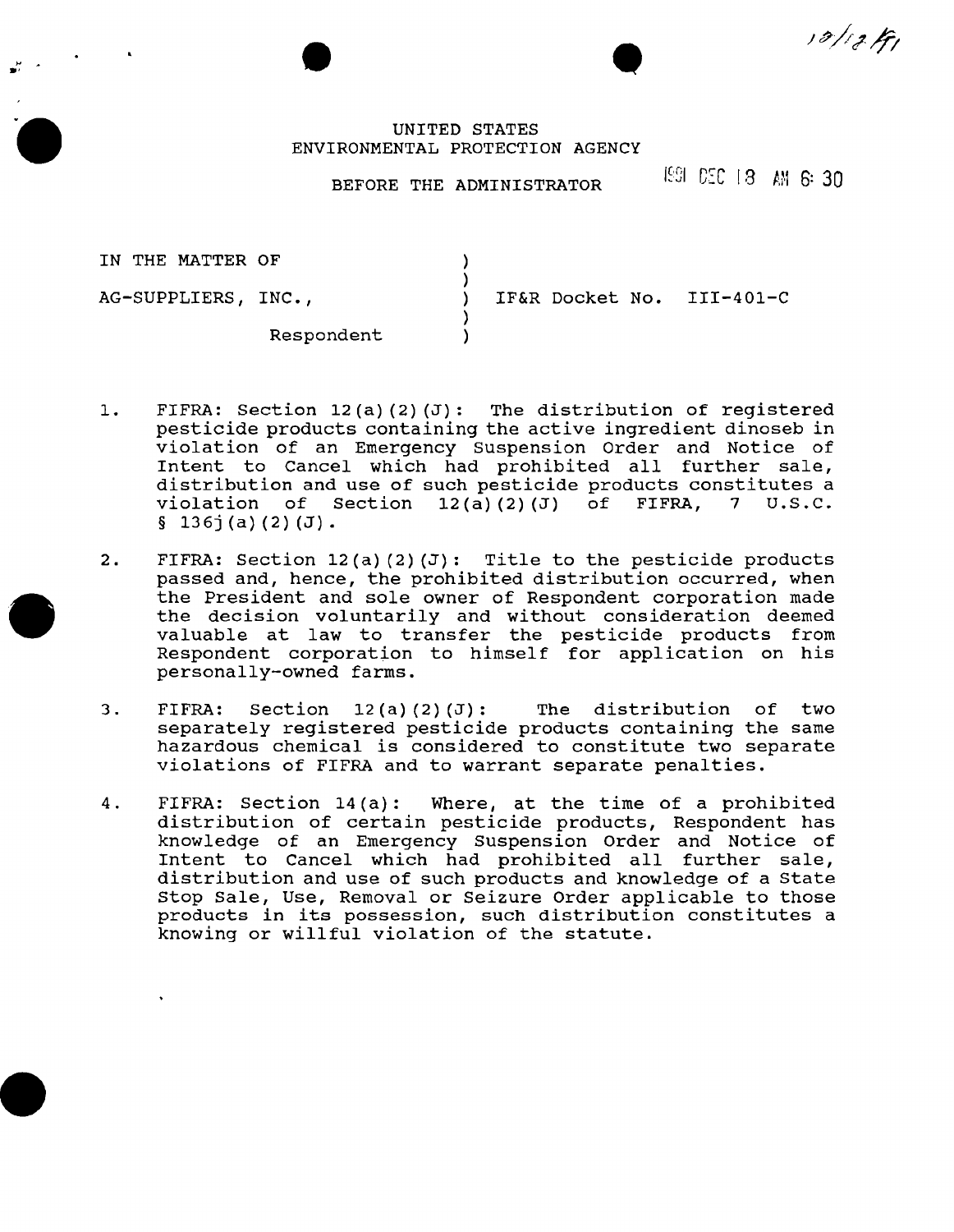Appearances: For Complainant: For Respondent (appearing pro se): Hilda E. Burgos, Esquire Assistant Regional Counsel u.s. Environmental Protection Agency Region III 841 Chestnut Building Philadelphia, Pennsylvania 19107 George L. Thorpe, Sr. President Ag-Suppliers, Inc. P.O. Box 129 Newsoms, Virginia 23874

-ii-

Before: Henry B. Frazier, III Chief Administrative Law Judge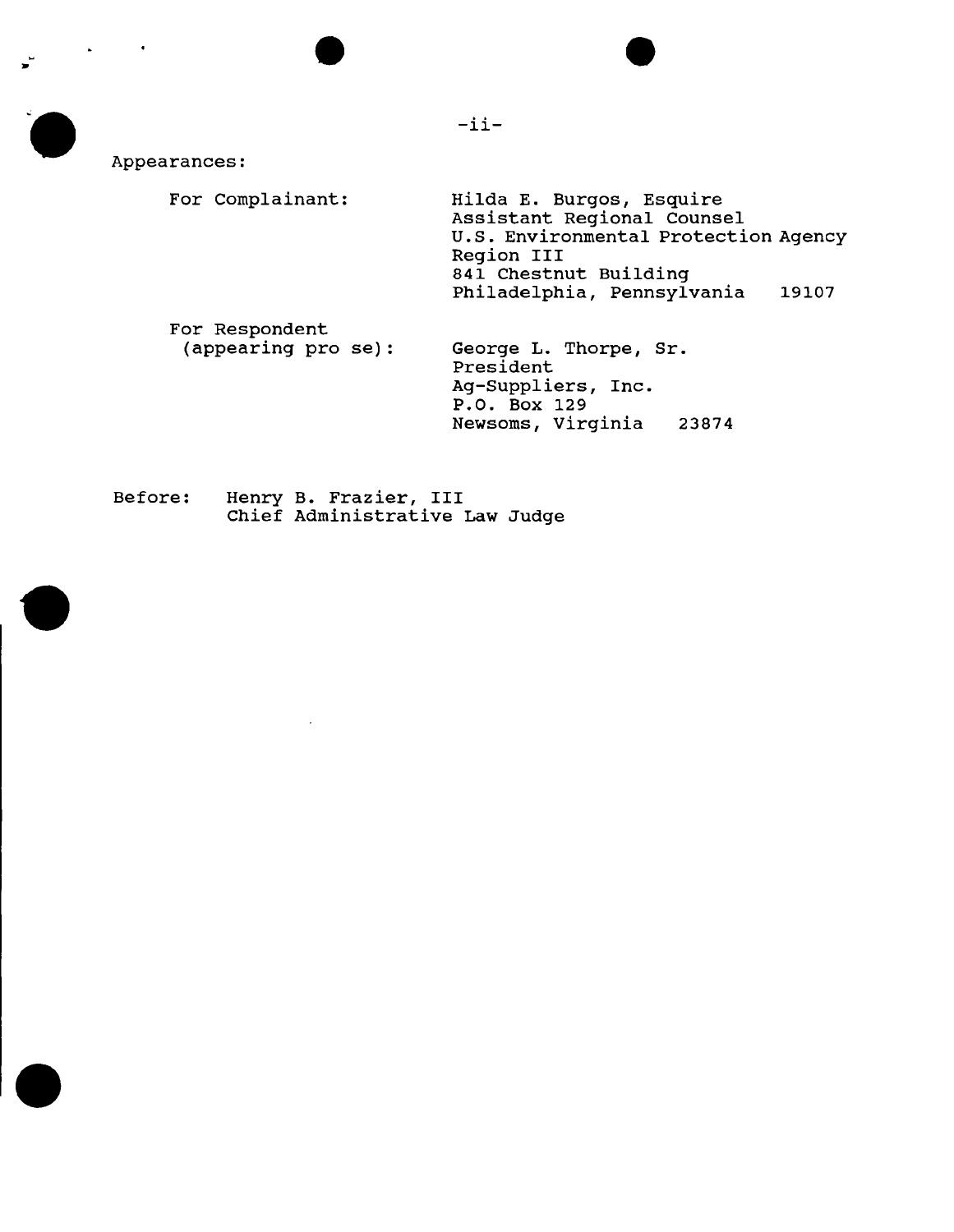#### INITIAL DECISION

## I. Background - Violations Alleged:

,.

This is a proceeding under the Federal Insecticide, Fungicide, and Rodenticide Act (FIFRA), as amended, 7 U.S.C. § 136 et seq. An administrative complaint was issued on August 27, 1990, by the United States Environmental Protection Agency (EPA, Complainant or Agency) alleging that Ag-Suppliers, Inc. (Respondent or Ag-Suppliers) had violated Section 12 of FIFRA, 7 U.S.C. § 136j.

More specifically, the complaint alleged in two counts that Respondent had violated Section 12(a) (2) (J) of FIFRA, 7 U.S.C. § 136j(a) (2) (J), by distributing two registered pesticide products containing the active ingredient dinoseb in violation of an Emergency Suspension Order and Notice of Intent to Cancel (Emergency Suspension Order) which had prohibited all further sale, distribution and use of dinoseb pesticide products.

The complaint also alleged in two additional counts that Respondent had violated Section 12(a) (2) (K) of FIFRA, 7 u.s.c. § 136j (a) (2) (K), by distributing two dinoseb pesticide products after the issuance of a Final Cancellation Order. On May 17, 1991, Complainant filed a Notice of Intent to amend the complaint and to withdraw these latter allegations.

A motion to amend the complaint together with an amended complaint was filed with Complainant's post-hearing submissions. The amended complaint alleged in six counts that Respondent violated Section 12(a)(2)(J) of FIFRA, 7 U.S.C. § 136j(a)(2)(J), by distributing each of two dinoseb pesticide products on three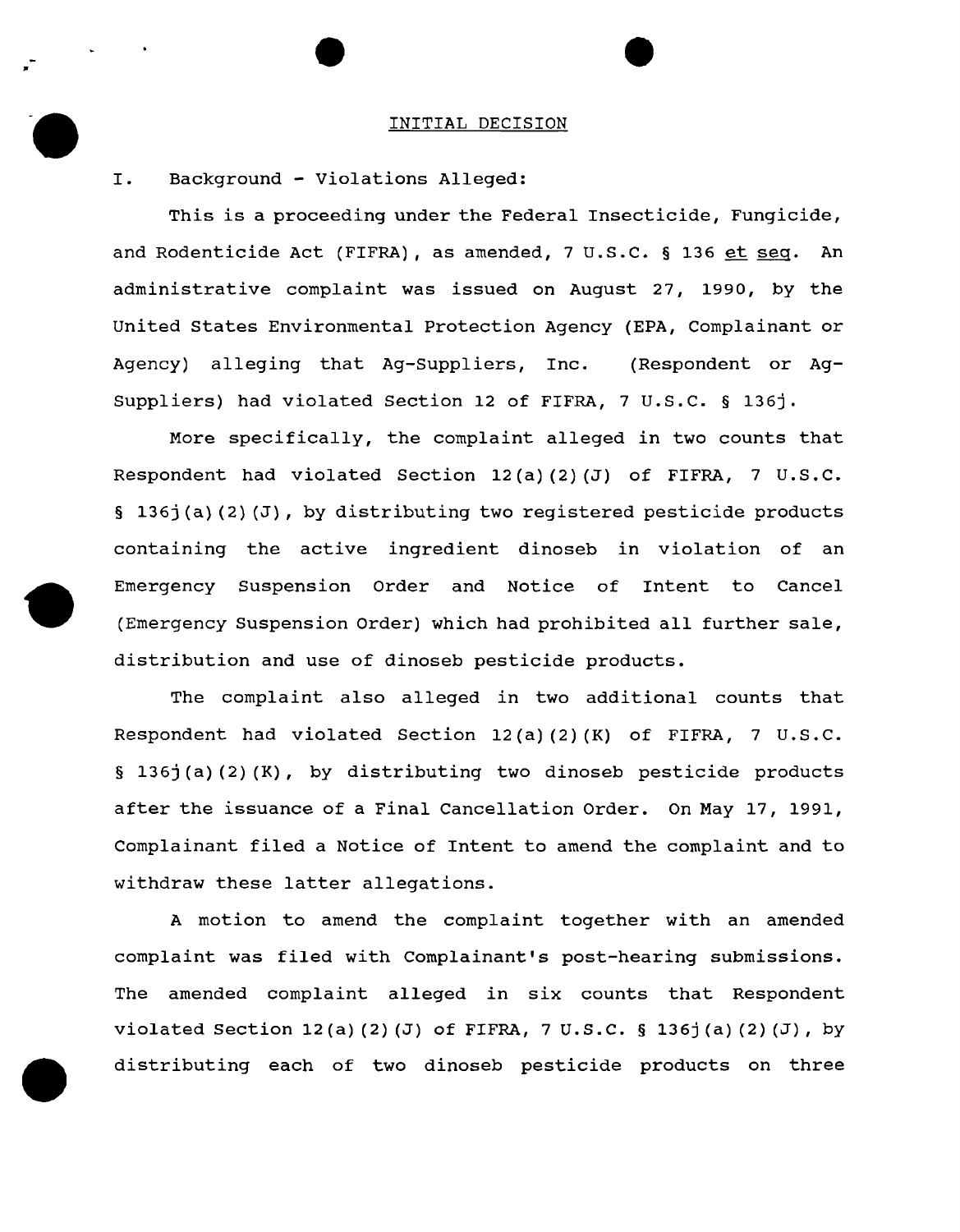separate days in May 1988 in violation of the Emergency Suspension Order.

In summary, the Complainant seeks, in the motion to amend the complaint, to withdraw the two counts alleging violations of 7 u.s.c. § 136j(a) (2) (K) and to divide (or should I say multiply?) the two allegations stated in the remaining initial counts alleging violations of 7 U.S.C. § 136j(a)(2)(J) into six counts - one per registered pesticide per day. For each of these six alleged violations Complainant proposes a penalty of \$5,000 per violation or a total penalty of \$30,000.

II. Background - Processing of the Case:

A hearing was held in this matter on May 29, 1991, in Courtland, Virginia. Mr. George Thorpe, Sr., President of Ag-Suppliers, appeared prose for Respondent. Thereafter, on July 24, 1991, Complainant submitted its proposed findings of fact, conclusions of law and brief in support thereof, together with the motion to amend the complaint. Respondent submitted a motion to deny Complainant's motion to amend the complaint, together with its proposed findings of fact, conclusions of law and brief in support thereof on August 13, 1991. Complainant filed a response on August 29, 1991.

III. Findings of Fact:

Many of the facts in this matter are not in dispute. In its proposed findings of fact, Respondent adopted many of Complainant's proposed findings of fact. Based upon the respective submissions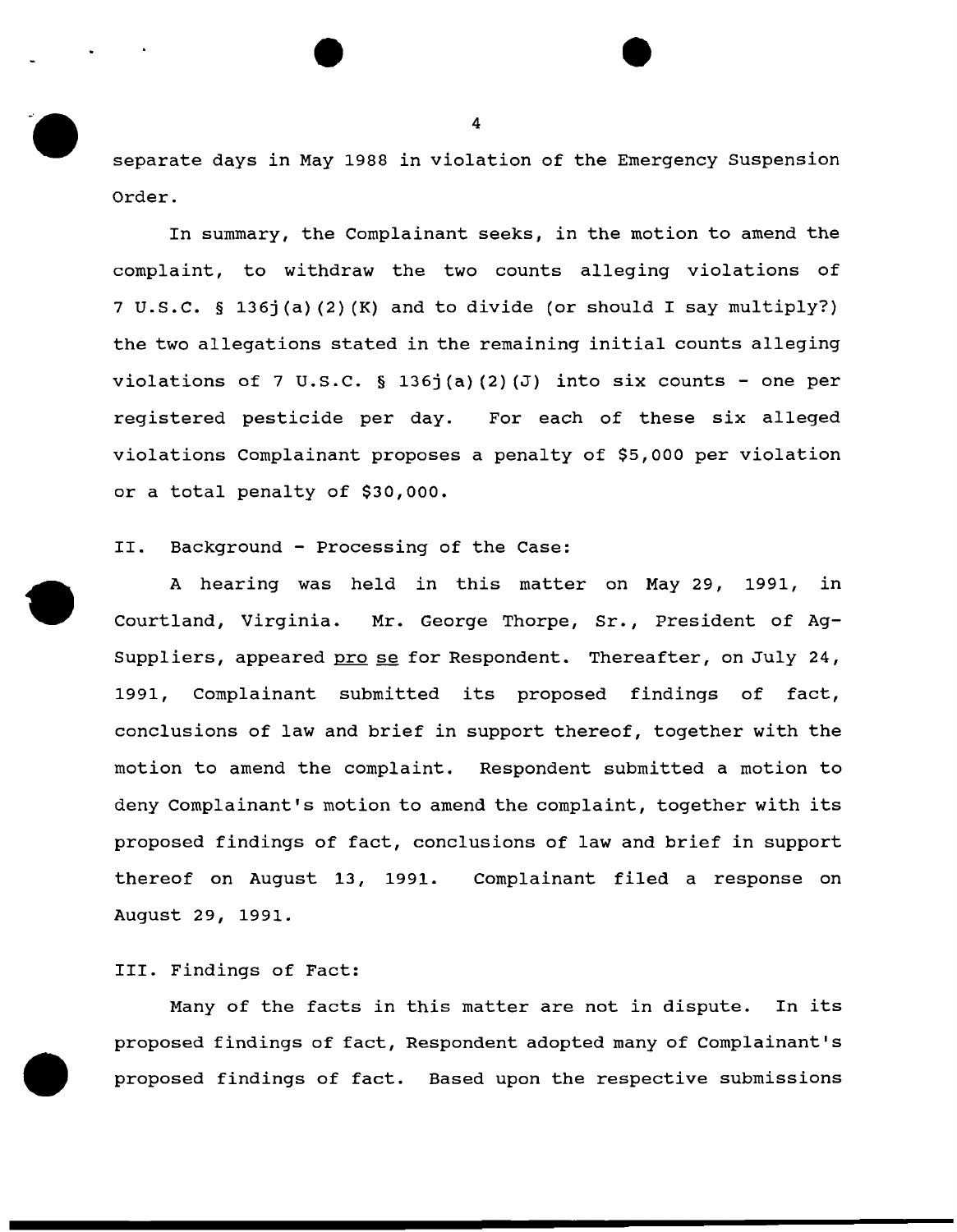of the parties, I adopt the following findings of fact upon which there is evident agreement between the parties:

1. Respondent is a corporation incorporated in the Commonwealth of Virginia, whose revenues exceeded \$1 million during the calendar year 1989. (Complainant's and Respondent's Proposed Findings, at paragraphs 1 and 2.)

2. On October 7, 1986, pursuant to Section 6(c) (3) of the Federal Insecticide, Fungicide, and Rodenticide Act (FIFRA), 7 u.s.c. Section 136d(c) (3), EPA issued an Emergency Suspension Order and a Notice of Intent to Cancel for all registered pesticide products containing the active ingredient dinoseb. (51 Federal Register 36634, 36650, October 14, 1986.) The Order immediately prohibited all further sale, distribution, and use of dinoseb pesticide products. (Complainant's and Respondent's Proposed Findings, at paragraph 3.)

3. Dinoseb pesticides are associated with chronic health effects, such as mutagenicity, oncogenicity, and teratogenicity. (Complainant's and Respondent's Proposed Findings, at paragraph 4.)

4. "Ancrack" (EPA Registration Number 19713-23) and "Dynamyte 3" (EPA Registration Number 19713-82) are pesticide products that contain dinoseb. (Complainant's and Respondent's Proposed Findings, at paragraphs 5 and 6.)

5. On November 7, 1986, Delbert Whitehead, an inspector employed by the Virginia Department of Agriculture and Consumer Services (VDACS), and duly authorized to conduct inspections under FIFRA, conducted an inspection at Respondent's facility located in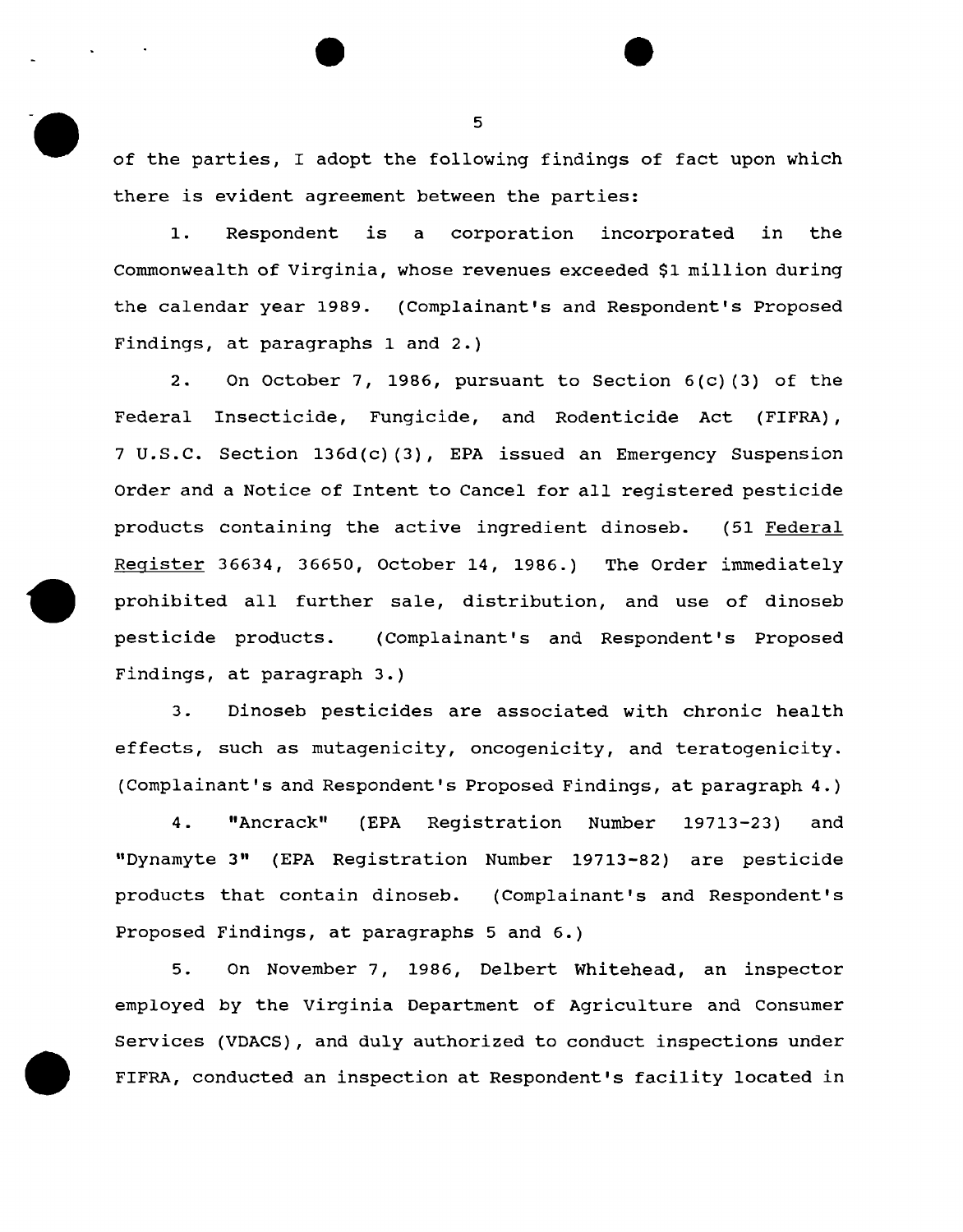Newsoms, Virginia, and issued a State Stop Sale, Use, Removal, or Seizure Order to Respondent with respect to 29 five gallon cans of "Dynamyte 3" and 194 five gallon cans of "Ancrack." (Complainant's and Respondent's Proposed Findings, at paragraphs 7 and 8.)

6. In May 1987, EPA mailed a package to all companies that had been issued State Stop Sale, Use, Removal, or Seizure Orders with respect to dinoseb products they were holding. That package included, among other things, a cover letter, instructions on safely and properly storing dinoseb products pending disposal, and information on indemnification and disposal assistance. (Complainant's and Respondent's Proposed Findings, at paragraph 9.)

7. Respondent received a copy of the above described May 1987 package sent out by EPA. (Complainant's and Respondent's Proposed Findings, at paragraph 10.)

8. In May 1988 the 29 five gallon cans of "Dynamyte 3" and the 194 five gallon cans of "Ancrack" were transferred from Ag-Suppliers to Mr. George L. Thorpe, Sr. to be used on his farms. (Respondent's Proposed Findings, at paragraphs 11 and 13, Complainant's Reply Brief, at paragraph 4.)

9. At the time of the transfer, Mr. George Thorpe, Sr. and other employees of the Respondent were aware of the fact that EPA had issued an Emergency Suspension Order prohibiting the sale, distribution or use of dinoseb products. (Complainant's Proposed Findings, at paragraph 14, and Respondent's Proposed Findings, at paragraph 18. )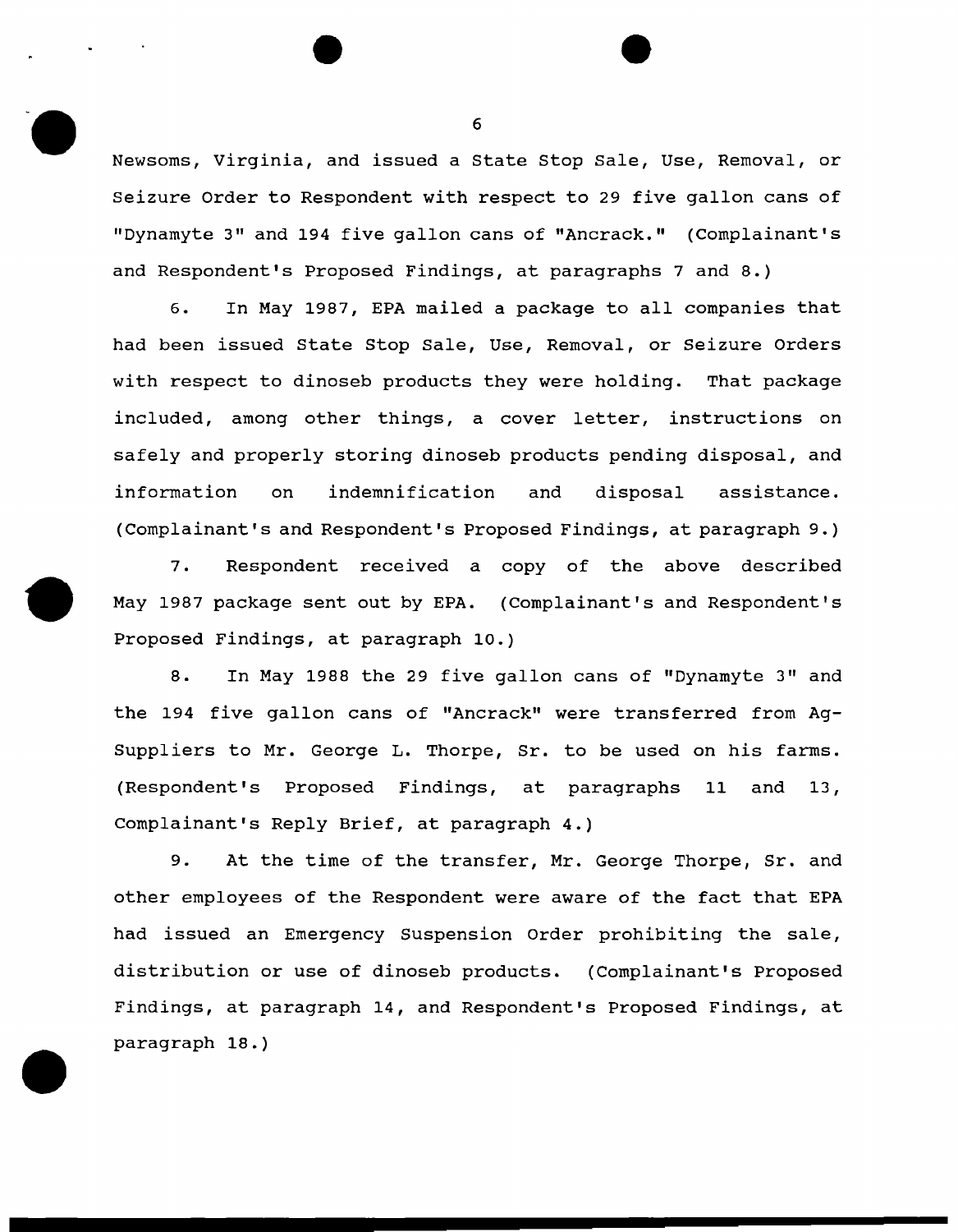10. At the time of the transfer, Respondent's president was aware of the fact that VDACS had issued a stop Sale, Use, Removal, or Seizure Order to the company with respect to 29 five gallon cans of "Dynamyte 3" and 194 five gallon cans of "Ancrack" that were in the Respondent's possession at the time. (Complainant's Proposed Findings, at paragraph 15, and Respondent's Proposed Findings, at paragraph 18. )

11. On June 9, 1988, EPA issued a Final Cancellation Order pursuant to Section 6(b) of FIFRA, 7 u.s.c. Section 136d(b), and 40 C.F.R. Sections 164.91 and 164.103, canceling all remaining dinoseb registrations not already canceled as a result of the October 7, 1986 Notice of Intent. (Complainant's Proposed Findings, at paragraph 16, and Respondent's Proposed Findings, at paragraph 18.)

12. On April 12 and 16, 1990, Robert D. Christian, an inspector employed by VDACS, and duly authorized to conduct inspections under FIFRA, conducted an inspection and investigation of Respondent's facility located in Newsoms, Virginia. (Complainant's Proposed Findings, at paragraph 17, and Respondent's Proposed Findings, at paragraph 18.)

13. During the April 1990 inspections, Inspector Christian observed that no "Ancrack" or Dynamyte 3" was in the possession of the Respondent. (Complainant's and Respondent's Proposed Findings, at paragraph 18.)

On the basis of the entire record, including the testimony elicited at the hearing, the exhibits received in evidence and the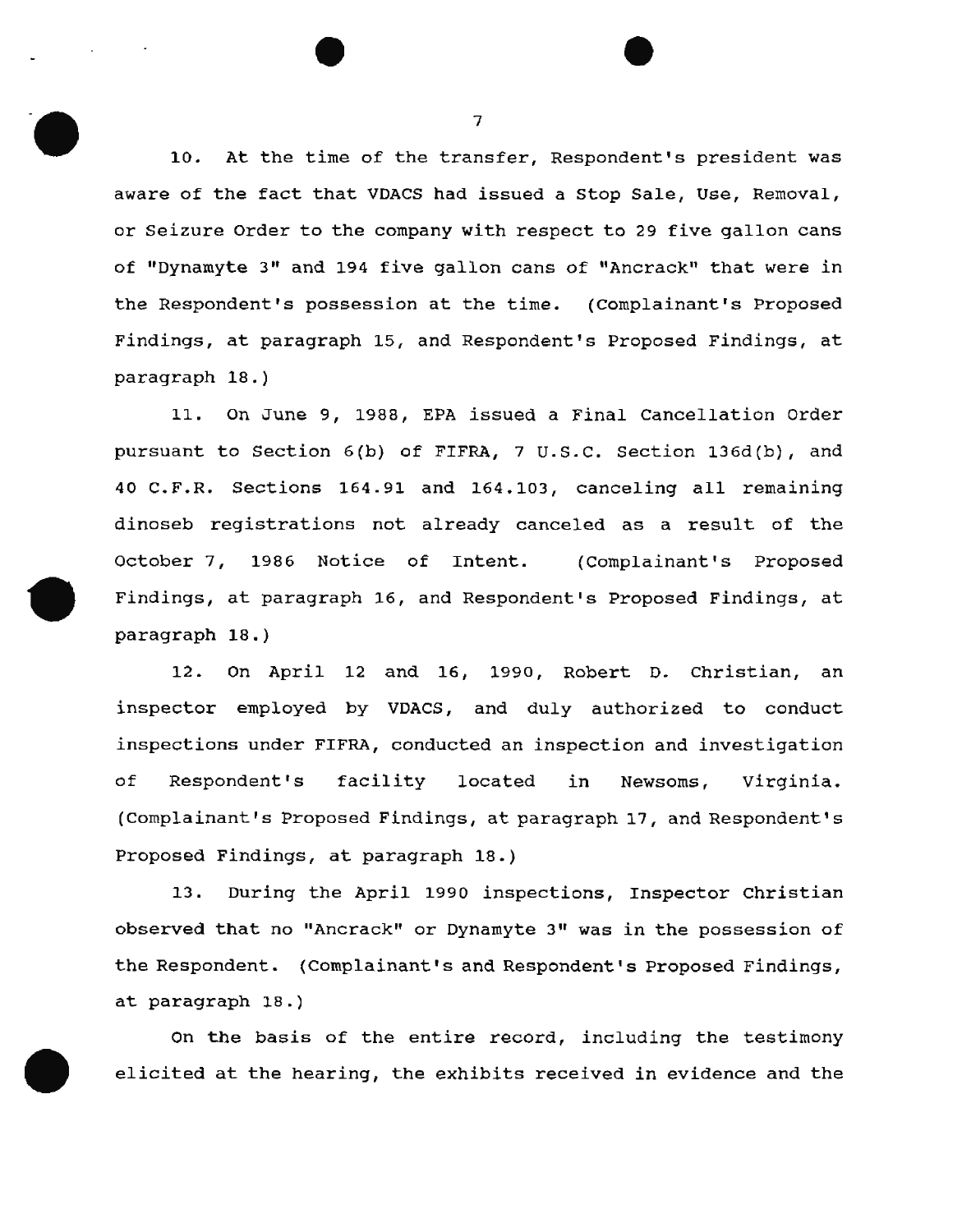submissions of the parties, and giving such weight as may be appropriate to all relevant and material evidence which is not otherwise unreliable, I make the additional findings of fact which follow. Each matter of controversy has been determined upon a preponderance of the evidence. All contentions and proposed findings and conclusions submitted by the parties have been considered, and whether or not specifically discussed herein, those which are inconsistent with this decision are rejected.

14. The information on storage indemnification and disposal assistance which Respondent received included the April 15, 1987 Notice which had been published *in* the Federal Register (52 Fed. Reg. 12352). At that time, EPA did not have funds allocated to make indemnification payments or to provide Federal disposal but assured the public that it was vigorously pursuing resolution of these issues. The Notice required each owner of dinoseb products (such as Respondent) to make every reasonable effort to return the material to the manufacturer, distributor, or other agents capable of relabeling, recovering, recycling or reprocessing the material. The Notice included an exhortation encouraging registrants/suppliers to take back suspended or canceled dinoseb products from their customers because, as the Press Release issued in conjunction with the Notice said, "the registrants and manufacturers generally have more appropriate storage facilities and more knowledge about safe storage," and "because of the corrosive nature" of dinoseb. The Notice required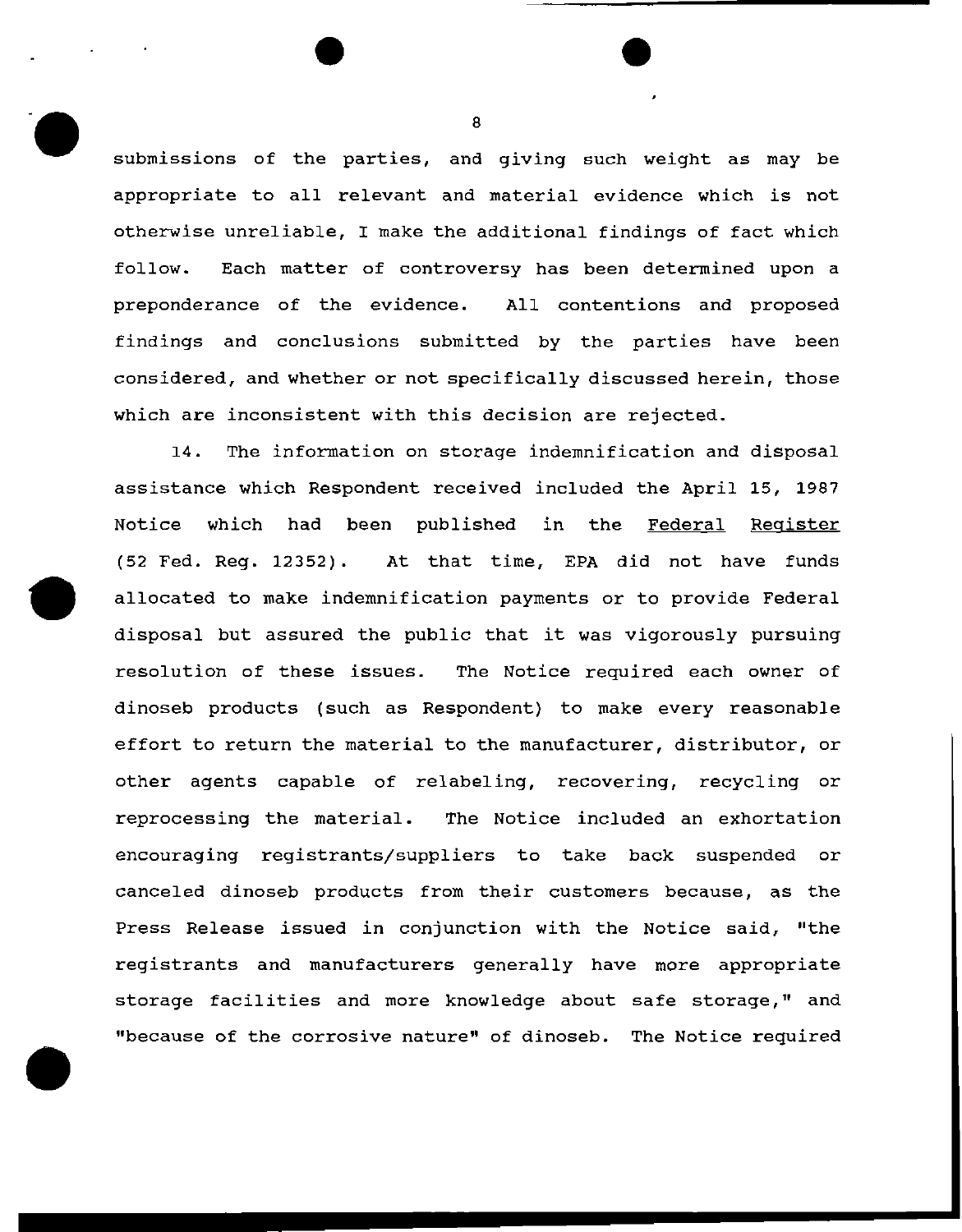those who were holding dinoseb products to follow certain prescribed storage practices. As the Press Release said:

> The agency recommends that dinoseb materials be stored on pallets or similar raised platforms in a dry, well-ventilated, and separate room, building, or covered area with a concrete floor where fire prevention is provided. Movement or handling should be kept<br>to an absolute minimum. Until the agency to an absolute minimum. accepts the suspended and cancelled products for disposal, proper storage of these products is the responsibility of the party holding<br>them. More details on appropriate storage More details on appropriate storage will be provided with the claim forms.

> EPA is currently in the process of obtaining a contractor to dispose of dinoseb.

> The proposed cancellation of some dinoseb products is being contested in a hearing and therefore these products are not eligible for indemnification or disposal at this time. Nevertheless, the agency is planning for the ultimate indemnification and disposal of these products should the hearing result in a decision to cancel them . .

The Notice also required the proper maintenance of containers stating: "If any of the containers are not in good condition, the contents should be placed in a suitable container and properly relabeled. All containers should be checked carefully to ensure that the lids and bungs are tight and the integrity is satisfactory. Containers should be checked regularly for corrosion and leaks. If such is found, the container should be transferred to a sound, suitable, larger container and be properly labeled." (Compl. Exh. 8.)

15. In addition to the delay in the indemnification and disposal process created by the cancelation hearing, EPA had to develop disposal technology for dinoseb. The technology research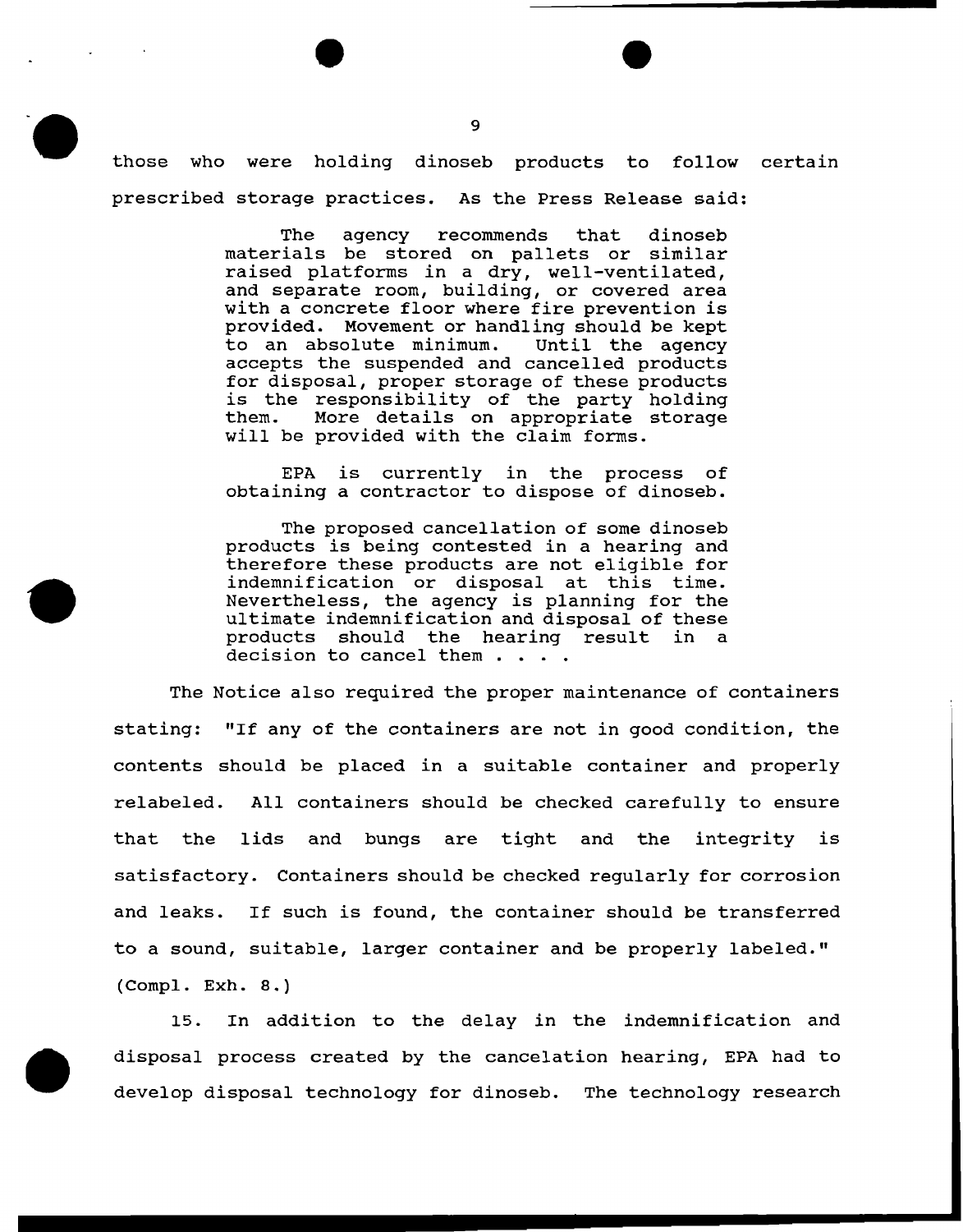took some time. After selecting incineration as the safest and the most effective, efficient and economical manner of disposal, an incineration facility had to be identified or constructed and a permit for such a facility issued. This required additional time. Because the quantity of the existing stock of dinoseb was so large, it was still being accepted for disposal as of May 1991. (Tr. 69- 71.)

16. In the summer of 1987 some of Respondent's containers of the "Ancrack" and "Dynamyte 3" were leaking due to corrosion. Mr. George Thorpe, Sr. and Mr. George Thorpe, Jr. transferred the dinoseb pesticides from the leaking containers into some empty five gallon 11 liquid sulfur" pails which had been washed out and used for that purpose. (Tr. 83-84, 92, 115.)

17. In 1988 other containers of the "Ancrack" and "Dynamyte 311 pesticides were oozing and leaking due to corrosion. Some of these dinoseb products had leaked into, and between the cracks of, the wooden floor of the warehouse in which they were stored. (Tr. B4-B5, 87-88, 102; Respondent's Exhibits (Resp. Exhs.) 1-A, 1- E and  $1-F.$ )

18. Mr. George Thorpe, Sr. was concerned that the dinoseb products might leak from their containers, through cracks in the wooden floor of the warehouse and onto the ground below. From there Mr. Thorpe thought it would be possible for the dinoseb to get into a stream some 24 feet 6 inches behind the warehouse. At times during heavy rain storms, the stream has risen out of its banks and up the slope of ground behind the warehouse until it has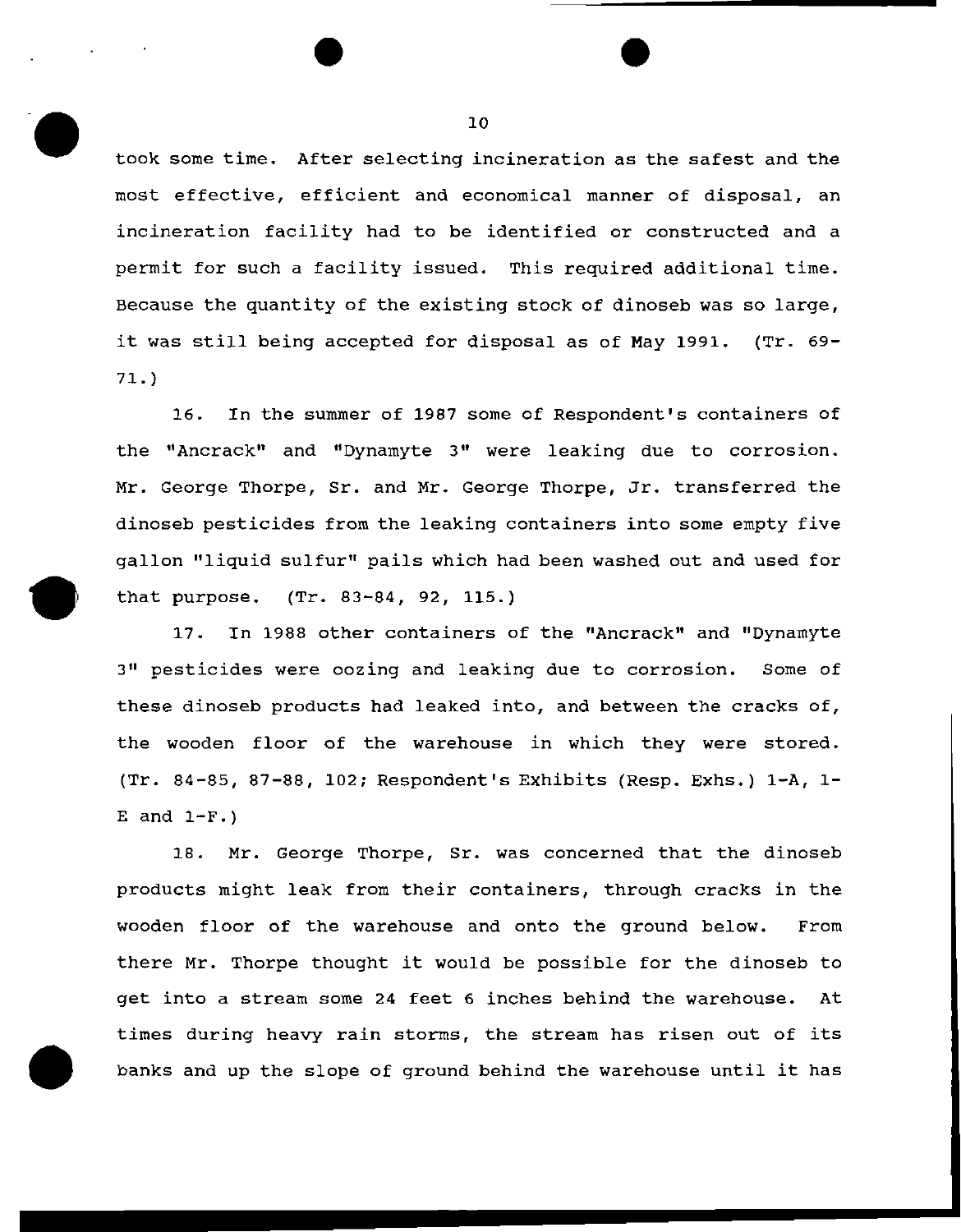been under the warehouse. The stream flows into the Nottoway River. (Tr. 88-89, 111-12, Resp. Exhs. 1-B, 1-C, 1-D, 1-G, 1-H, and  $1-L$ .)

19. Mr. George Thorpe, Sr. had contacted the distributor, Coastal Chemical Company (Coastal) , concerning the possible return of the suspended products. Coastal's agent advised that Coastal had no authorization to take the dinoseb products back because the producer, Drexel Chemical Co. (Drexel), would not take the products back from Coastal. (Tr. 110.)

20. Mr. Elmer Wilson, who served as an accountant for Ag-Suppliers from February 1, 1988 until March 31, 1991, telephoned Drexel in North Carolina, soon after he joined the company, concerning the status of the indemnification program for dinoseb products. Drexel advised that they had no plans to pick up the material. Mr. Wilson also called EPA concerning the status of the indemnification program, but EPA had no further information beyond that which had been issued previously and received by Respondent. EPA had no information concerning any possible pickup of the material. (Tr. 100-02.)

21. Mr. George Thorpe, Sr., as owner and President of Ag-Suppliers, Inc., made the decision to transfer the dinoseb products to himself as owner of Oakland Farms. (Tr. 110, 111, 114.)

22. After Mr. George Thorpe, Sr. decided to transfer the dinoseb products to himself as owner of Oakland Farms, Mr. Johnny Butler, manager of Oakland Farms, drove the tank truck from the farms to the warehouse to pick up the dinoseb products.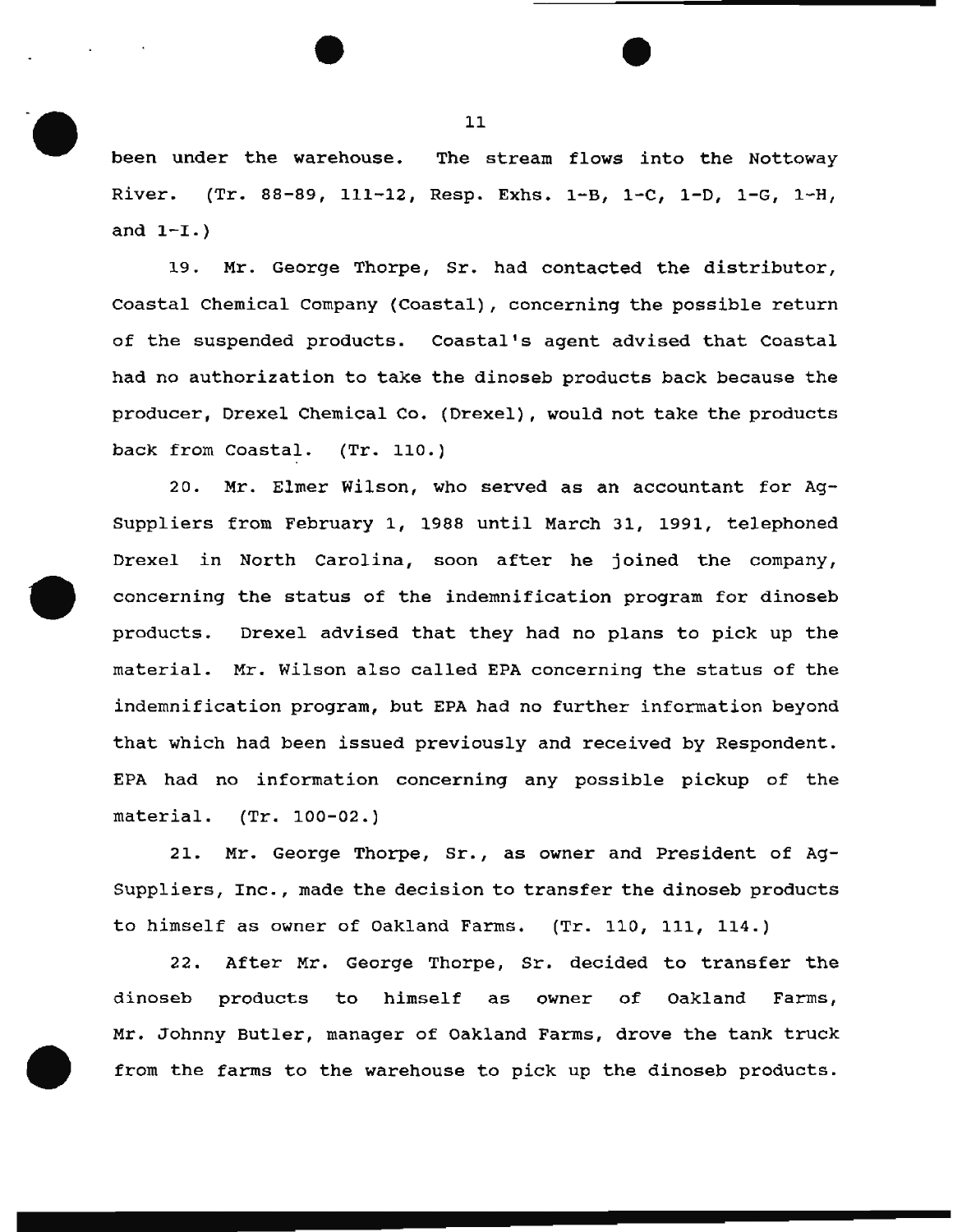Mr. George Thorpe, Jr., an employee of Ag-Suppliers, assisted Mr. Butler in loading the truck at the warehouse. Mr. Butler picked up the products over at least a three-day period. (Tr. 82, 84, 93-94, 96, 113.)

# IV. Contentions of the Parties:

## A. The Complainant's Contentions

Complainant alleges that the transfer of the "Ancrack" and the "Dynamyte 3" by Ag-Suppliers to Mr. George Thorpe, Sr. is in violation of Section 12(a)(2)(J) of FIFRA, 7 U.S.C. § 136 $\mathfrak{f}(a)$ (2)(J) because it constituted distribution in violation of the Emergency Suspension Order.

complainant contends that each day that each of the two registered dinoseb products was delivered to Mr. Thorpe Respondent committed two separate violations of FIFRA. Since the deliveries were made on three separate days and since two registered products were involved, there were six distinct violations of FIFRA according to the EPA Enforcement Response Policy (ERP) for FIFRA (July 2, 1990) provision stating that each shipment of a product by registration number is considered a violation.

Complainant maintains that the fact that Respondent transferred the dinoseb products to its owner and president, and not to an outside third party, does not minimize the gravity of the violation. It insists that each sale or distribution of each separate registration of a product containing a suspended pesticide ingredient constitutes a separate violation of the Emergency Suspension Order regardless of the recipient of the product.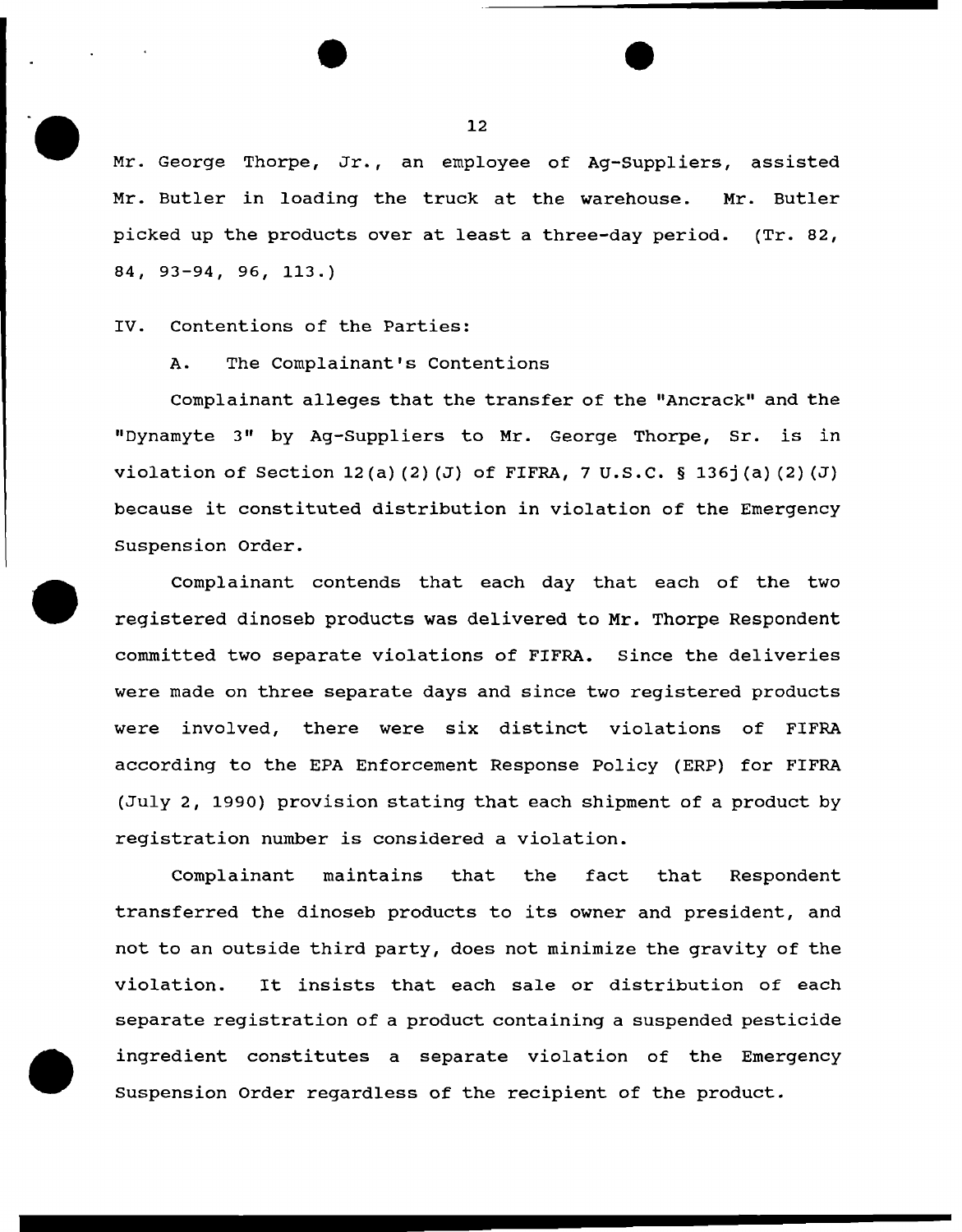Complainant urges the rejection of Respondent's attempt to justify the transfer of the dinoseb products because Respondent had other options to avoid violating the law and was well aware of those options.

Complainant submits that a civil penalty in the amount of the statutory maximum of \$5,000 should be imposed for each violation which would result in a total penalty amount of \$30,000. complainant insists that it was appropriate for EPA to utilize the July 2, 1990 FIFRA ERP to calculate the proposed penalty in this matter because the complaint was issued after the date of the ERP. In calculating the penalty amount Complainant asserts that Respondent's violations resulted in potential serious or widespread harm to human health and were knowing or willful.

# B. Respondent's Contentions

Respondent states that Mr. George L. Thorpe, Sr., as President and owner of Ag-Suppliers decided to transfer all dinoseb products to himself to be used on his personally-owned farms *in* order to dispose of the dinoseb. It was not sold to the public.

Respondent insists that this constituted a single transfer of all of the dinoseb material at one time to one person, the owner of the Respondent, which transfer was not a sale. It was not necessary for the material to be delivered or used to reach the farm fields for ownership to transfer since it was already in "his warehouse." Respondent argues that regardless of whether the transfer is viewed as having taken place on one day or over three

............................. -----------------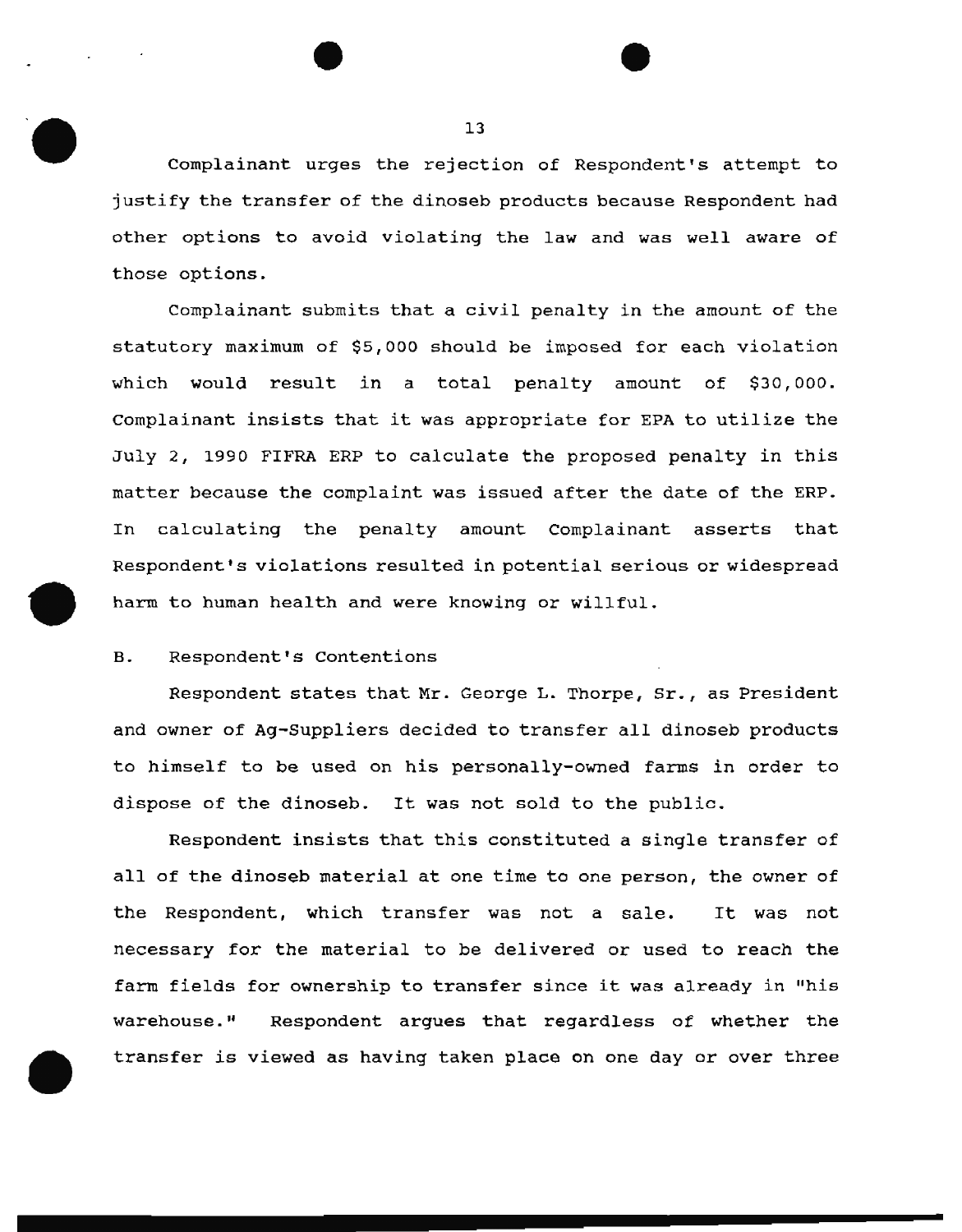days, it was nevertheless a single ongoing violation and should be treated as one violation.

Respondent further maintains that the violation here should constitute a single violation because all of the material, regardless of the brand name of the mixture, contained the single chemical which had been determined to be hazardous - dinoseb.

Respondent contends that although it did violate EPA rules, it was a victim of circumstances created by EPA which then took EPA four years to resolve, during which EPA offered no help, assistance or guidelines to dealers such as Respondent, whose containers of dinoseb products were deteriorating, disintegrating and leaking the hazardous material into the environment.

Respondent pleads that the 1990 FIFRA ERP should not be applied because the ERP became effective more than two years after the violation herein and further, that the earlier ERP was, according to Complainant's own admission, "very vague."

# V. Discussion and Conclusions:

A. The Liability Issue and the Motion to Amend the Complaint The basic facts of this case are not in dispute. Respondent has admitted that it transferred 194 five gallon cans of "Ancrack" and 29 five gallon cans of "Dynamyte 3," each containing the active ingredient dinoseb, to Mr. Gregory Thorpe, Sr. in May of 1988. Respondent, Ag-Suppliers, Inc. is a "person" within the meaning of Section 2(s) of FIFRA, 7 u.s.c. § 136(s) where person is defined as "any individual, partnership, association, corporation or any organized group of persons whether incorporated or not."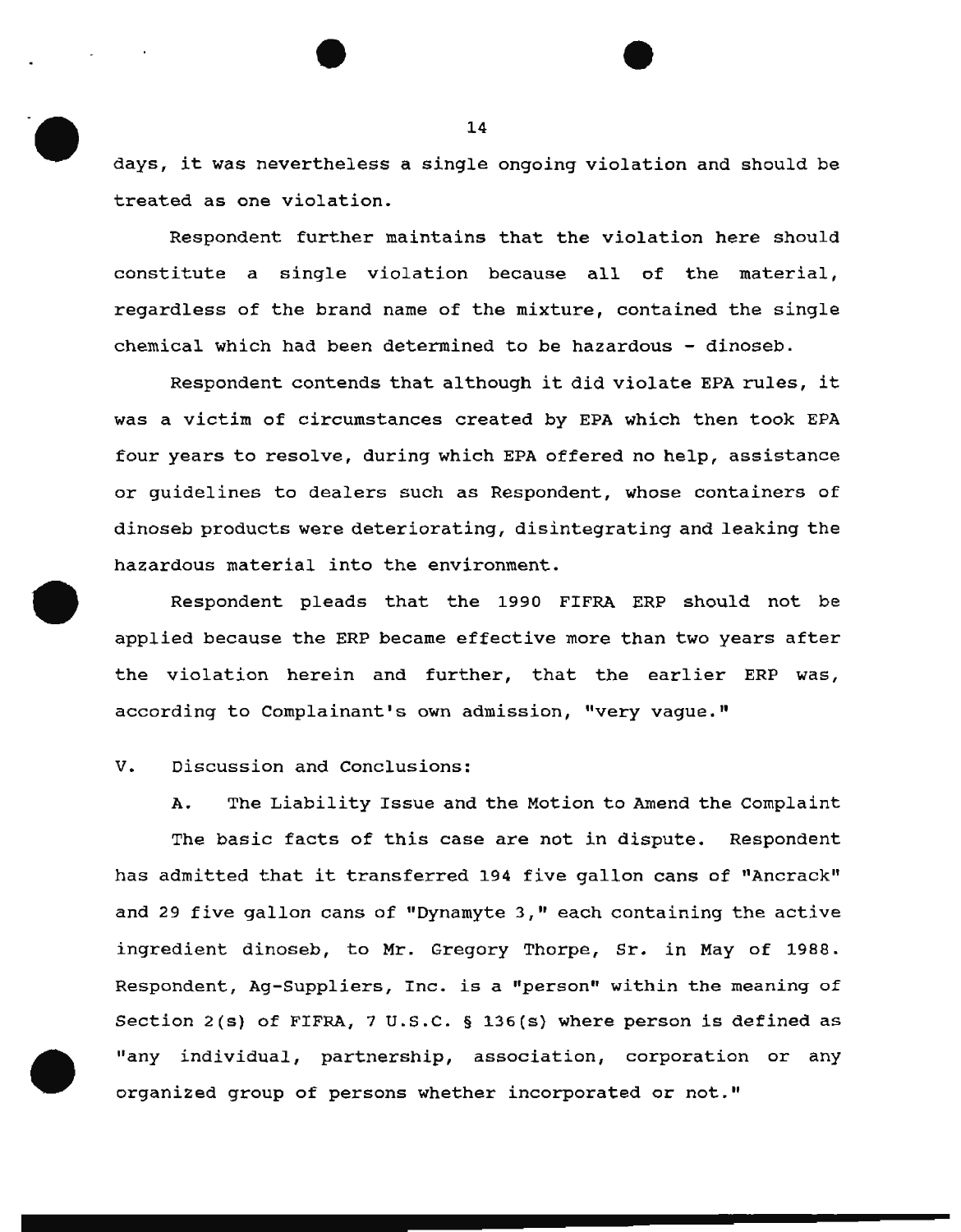At the time of the transfer, the Emergency suspension Order, which had been issued by EPA pursuant to 7 U.S.C.  $\S$  136(d)(c)(3), prohibited all further sale, distribution and use of dinoseb pesticide products. The transfer by Respondent of these registered pesticide products in violation of the Order violated Section 12(a) (2) (J) of FIFRA, 7 U.S.C. § 136j(a) (2) (J). That provision of FIFRA makes it unlawful for any person "to violate any suspension order issued under section  $\ldots$  136(d)  $\ldots$ . "Therefore, I conclude that Respondent violated Section 12(a)(2) (J) of FIFRA, <sup>7</sup>  $U.S.C. \S 136j(a)(2)(J).$ 

The question in dispute is whether the transfer constituted a single violation of FIFRA, as Respondent contends, or as many as *six* separate violations, as Complainant urges.

EPA's Emergency Suspension Order prohibited the sale, distribution and use of any pesticide product containing dinoseb. "Respondent's transfer" of the "Ancrack" and "Dynamyte 3" to Mr. George Thorpe, sr., as owner of Oakland Farms, constituted "a distribution" in violation of the Order. "To distribute or sell" is defined in 7 u.s.c. § 136(gg) as "to distribute, sell, offer for sale, hold for distribution, hold for sale, hold for shipment, ship, deliver for shipment, release for shipment, or receive and (having so received) deliver or offer to deliver."

In this case Mr. George Thorpe, Sr. decided to transfer the pesticide products containing dinoseb from his personally-owned corporation, Ag-suppliers, Inc., to himself as owner of Oakland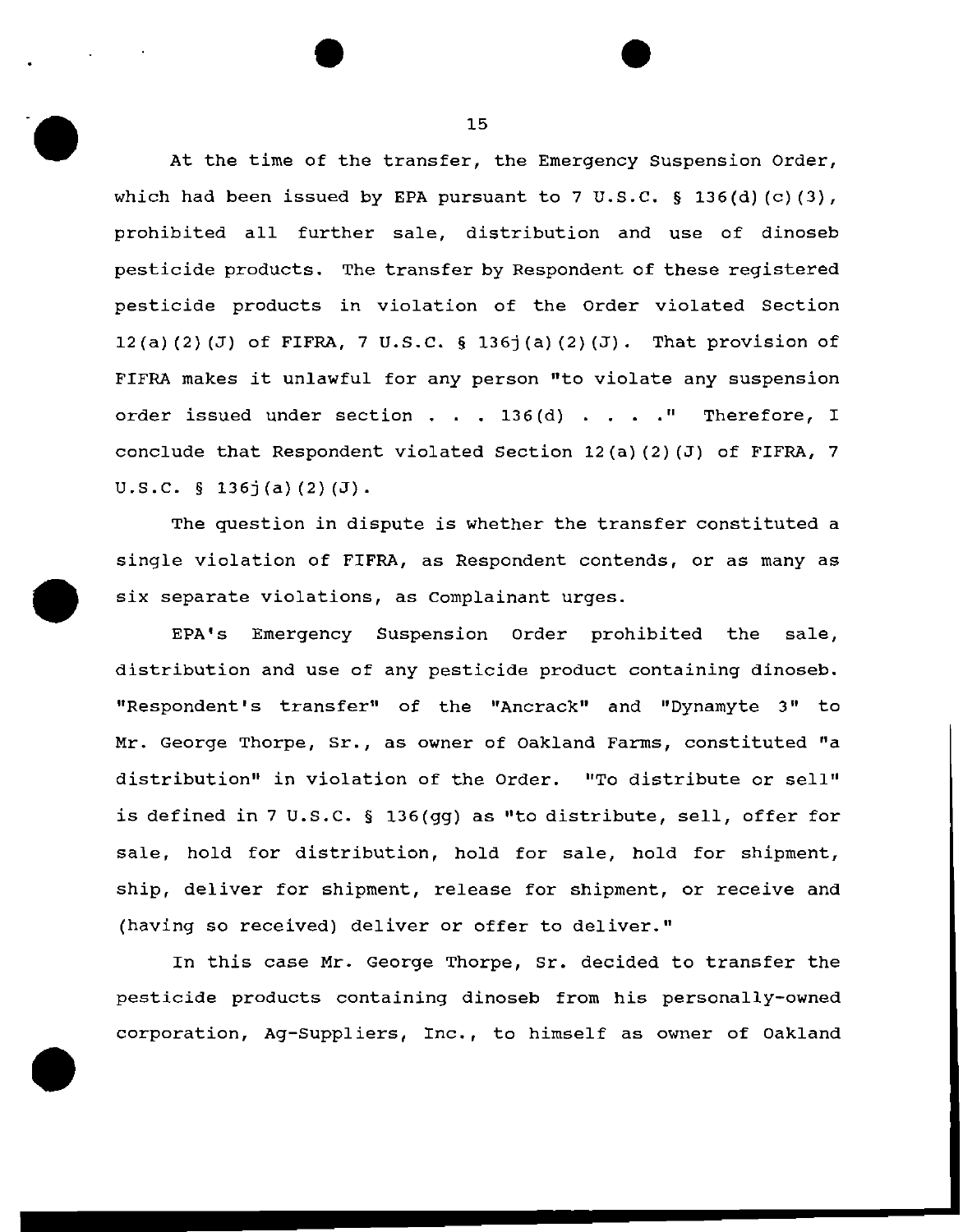Farms for application on the peanut acreage on those farms.<sup>1</sup> The question of when the title to the products passed from Respondent to Mr. George Thorpe, Sr. must be resolved by reference to state law.<sup>2</sup> Under both the Uniform Commercial Code in Virginia and earlier Virginia decisions, the time at which title to personalty passes is governed by the intention of the parties.<sup>3</sup> Therefore, the time at which title to these pesticide products passed from Ag-Suppliers, Inc., to Mr. George Thorpe, Sr., as owner of Oakland Farms must be determined by Mr. Thorpe's intentions.

"The intention of the parties may appear from the express terms of a formal contract, or may be gathered from all the circumstances constituting the contract or surrounding its completion."4 In this case, there was no formal contract. There were no documents of sale. Indeed, there was no actual "sale." Here the "parties" to the transfer consisted solely of one person, Mr. George Thorpe, Sr., acting as both "parties" to the transaction. The facts and circumstances surrounding this transaction must be examined in order to ascertain Mr. Thorpe's intentions.

 $\sim 10$ 

3<u>Birdsong & Co. v. American Peanut Co.</u>, 149 Va. 755, 766, 141<br>S.E. 759, 762 (1928). <u>See also</u>, Va. Code Ann. § 8.2-401 (1950), See also, Va. Code Ann. § 8.2-401 (1950), "Virginia Comments".

4Birdsong, 149 Va. at 766, 141 S.E. at 762.

 $1_T$ . 110-12, 114.

<sup>&</sup>lt;sup>2</sup>Guild Trust v. Union Pacific Land Resources Corp., 682 F.2d 208, 212 (lOth Cir. 1982); United States Environmental Protection Agency v. New Orleans Public Services, Inc., 826 F.2d 361, 364 (5th Cir. 1987).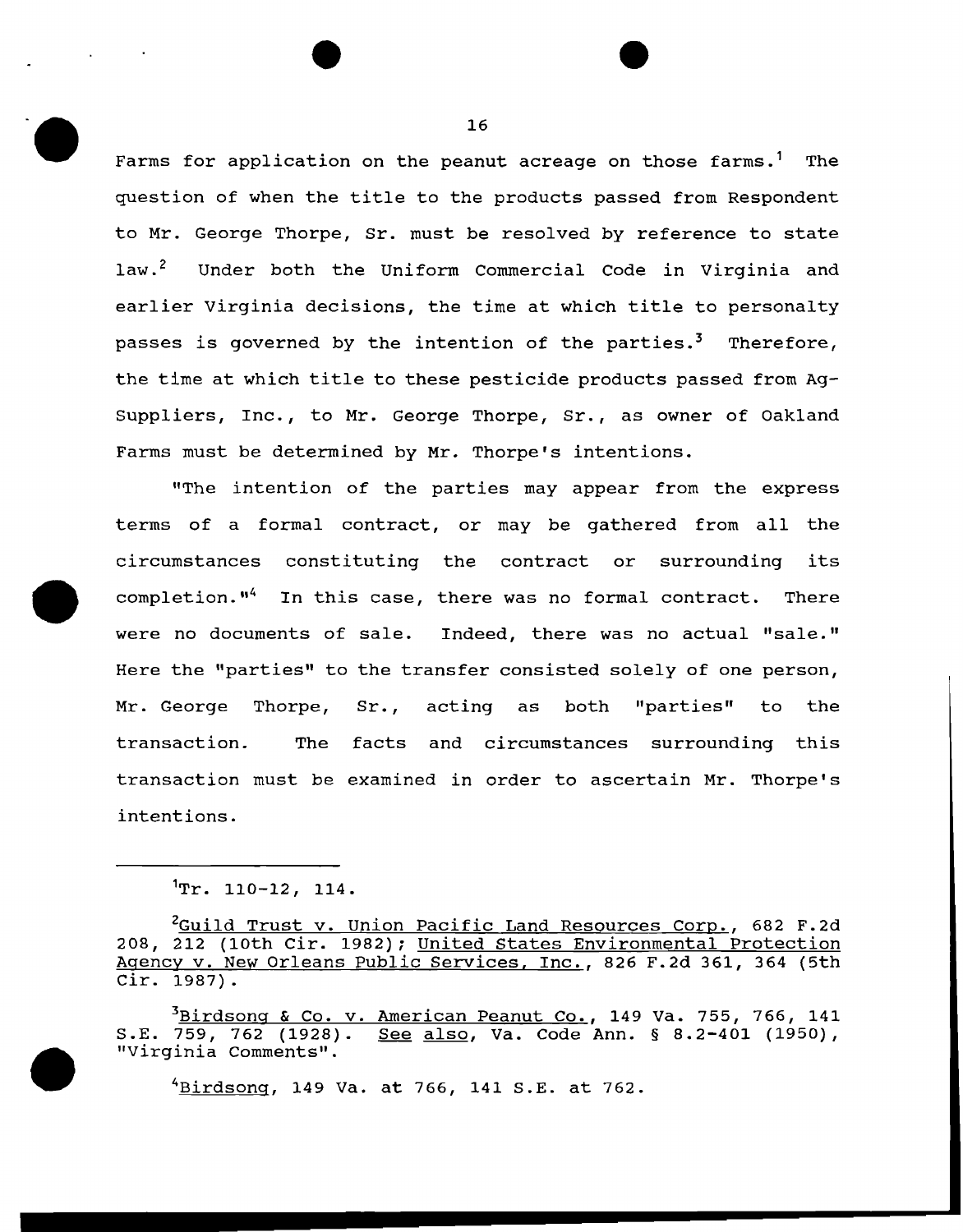The conveyance of this property, the pesticide products, was voluntary and without consideration deemed valuable at law. (Respondent's CPA had advised Respondent that because of the suspension and because the details of the indemnification program were unknown, the products had no value for inventory purposes.<sup>3</sup>) Under Virginia law, title may pass although the goods are still in the possession of a seller and something, such as delivery, remains to be done.<sup>6</sup> After Mr. Thorpe made his decision and informed Mr. Johnny Butler, the manager of Oakland Farms, and Mr. George Thorpe, Jr. of that decision, the only thing that remained to be done was for Mr. Butler to pick up the pesticide products for use on the farms.

Complainant would have me find that each day Mr. Butler picked up some of either of the prohibited products constituted a separate act of "distribution" by Ag-suppliers. That I cannot do. Mr. Thorpe had made his decision to transfer the pesticide products from Ag-Suppliers to himself as owner of Oakland Farms and had so informed his employees at both places before the pick up began. I hold that title to the pesticide products passed and the prohibited "distribution" occurred when Mr. Thorpe made his decision to transfer the pesticide products from Ag-Suppliers to himself as owner of Oakland Farms.



<sup>&</sup>lt;u>Drewry v. Baugh and Sons, Inc.</u>, 150 Va. 394, 403-05, 143 S.E. <sup>6</sup><br>713, 716 (1928); <u>See also</u>, Va. Code. Ann. § 8.2-401 (1950), (1928); See also, Va. Code. Ann. § 8.2-401 (1950), "Virginia Comments".

 $\rm ^5Tr.$  106.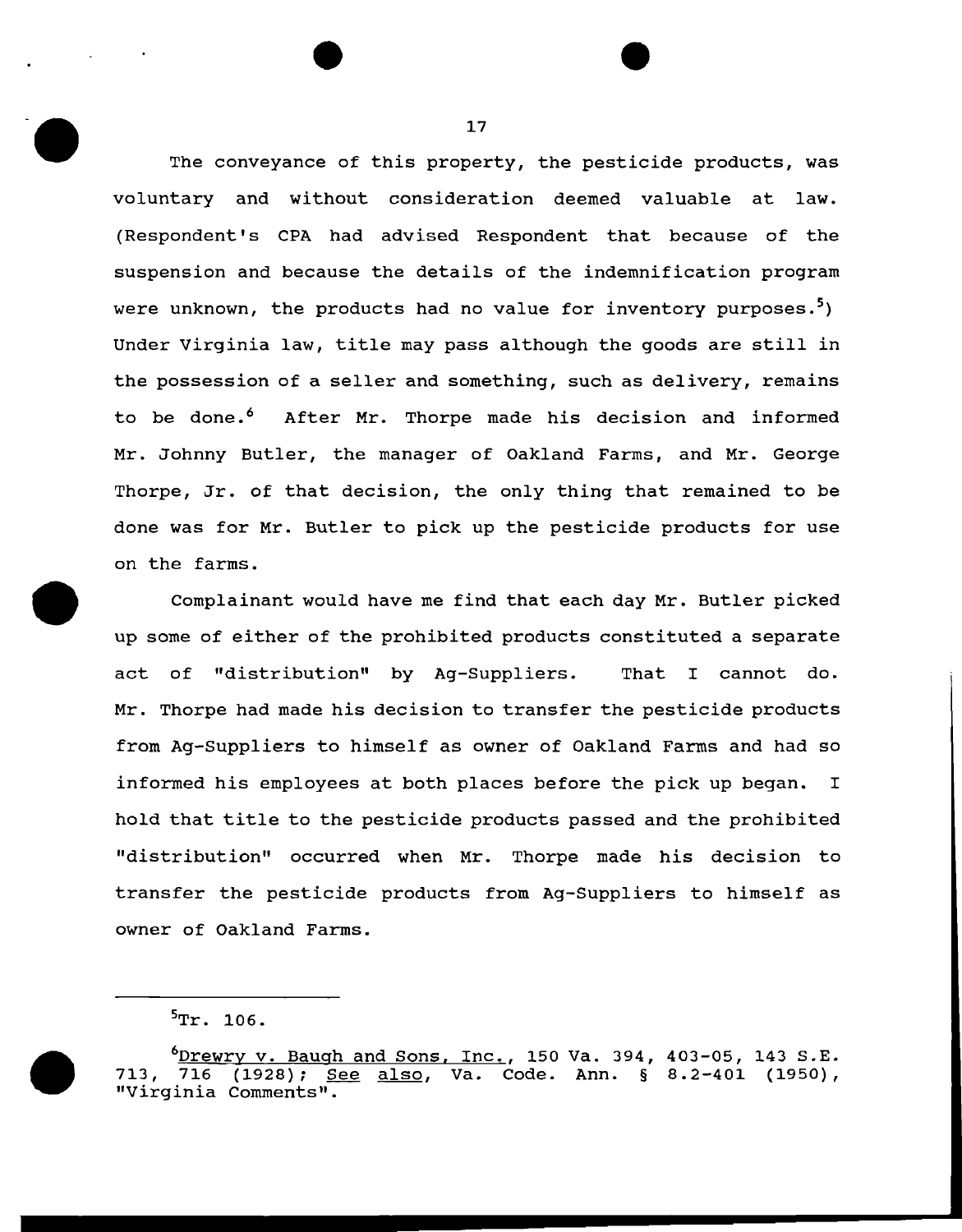Title thereafter was vested in Mr. Thorpe as owner of Oakland Farms. In that capacity, he simply directed Mr. Butler, his farm manager, to pick up the products belonging to himself as owner of the farms from the warehouse owned by himself as President and owner of Ag-Suppliers.

Mr. Butler made several trips in the truck from the farm to the warehouse to pick up the dinoseb products. Each time he picked up only that quantity which, when properly mixed with water in the tank on the truck, would make a single tank load of spray. Mr. George Thorpe, Jr. was at the warehouse and helped Mr. Butler put the dinoseb products on the truck.<sup>7</sup> The fact that Mr. Butler picked up the products on several separate occasions for convenience in mixing and applying the dinoseb does not dictate the time at which title to the products passed.

The record is clear that Mr. George Thorpe, Sr. made the decision to transfer title of the entire quantity of the dinoseb products to himself as owner of Oakland Farms. Mr. Butler was simply carrying out the ministerial duty of picking up the products. Had there been some evidence that Mr. Butler possessed discretion to elect to pick up and use some, but not all, of the product, the question of the time at which the title to the product passed may have been answered differently. However, no evidence was introduced to show that Mr. Butler possessed any such discretion. He simply did what he had been instructed to do - to pick up and use the entire quantity of the dinoseb products.

18

 $7\text{Tr}$ . 93.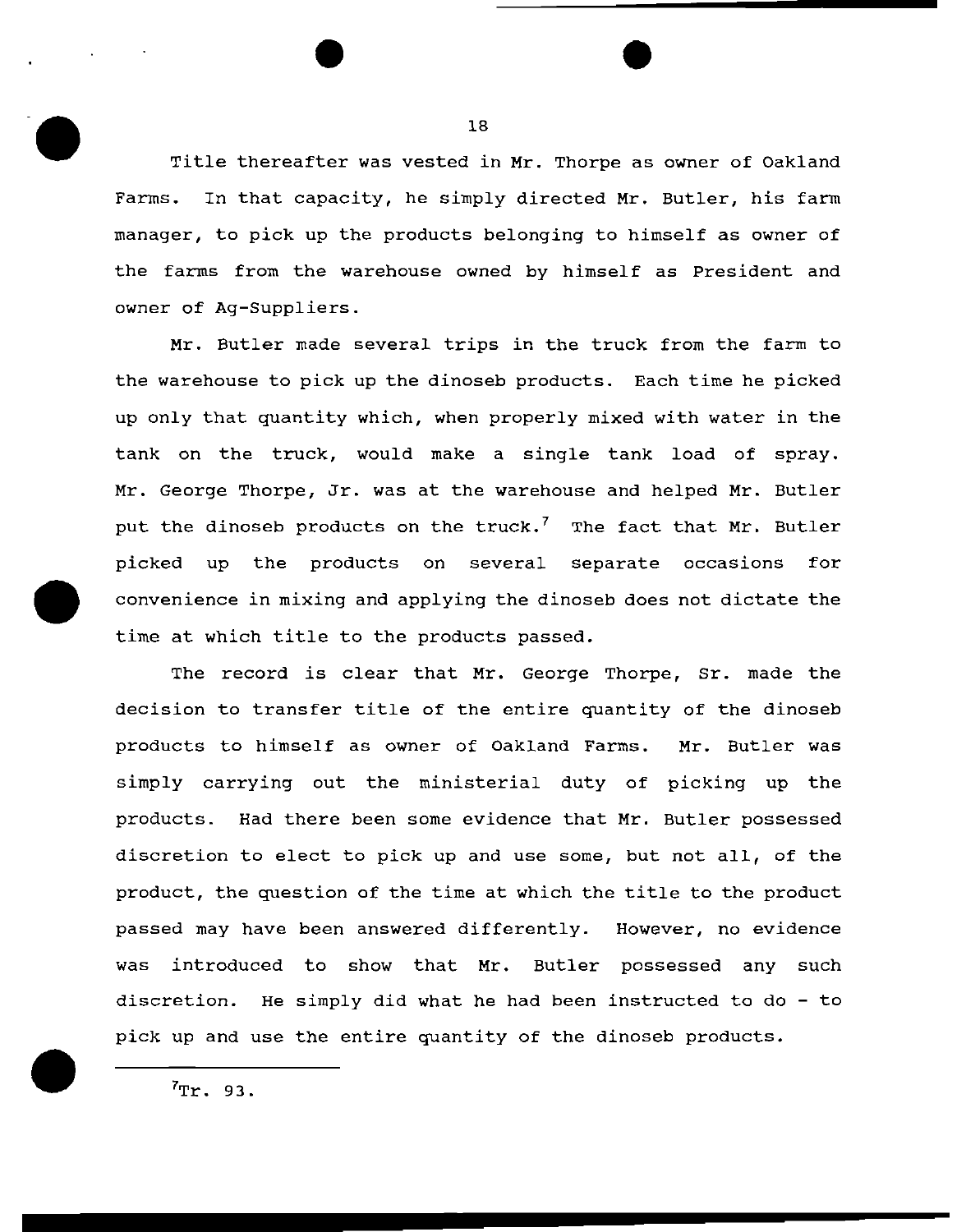The actions of Mr. Butler in no way constituted transfer of title to this personalty. Indeed, Mr. Butler had no authority to perform any act as an agent of Ag-suppliers to convey title; he was an employee of Oakland Farms. Mr. Butler had no authority to secure this property for use at Oakland Farms without Mr. George Thorpe, Sr. as Respondent's President first deciding to convey title thereto to Mr. George Thorpe, Sr. as owner of Oakland Farms. Mr. George Thorpe, Jr., as an employee of Ag-Suppliers, took no action to convey title to Mr. George Thorpe, Sr. The decision to convey title was made by Mr. George Thorpe, Sr. as President of Ag-Suppliers.<sup>8</sup> Thereafter, Mr. George Thorpe, Sr., in the capacity of owner of Oakland Farms directed his farm manager to pick up the product to which Mr. Thorpe then held title and to spray it on the peanut fields at Oakland Farms. Once title had been transferred, Ag-Suppliers had no authority over the product other than to hold it for pick up by its new owner.

The decisions which Complainant cites in support of its position are inapposite.<sup>9</sup> In those cases separate, bona fide sales actually took place between arms-length parties and title to the personalty may be deemed to have passed with each sale.

Therefore, I find that there was a single act of "distribution or sale" of the two dinoseb products and that act of "distribution

 ${}^{8}$ Tr. 114.

<sup>&</sup>lt;sup>9</sup>In the Matter of Helena Chemical Company, Docket No. 09-0439-C-85-18, FIFRA Appeal No. 87-3 (November 16, 1989) and In the Matter of Selco Supply Company, Inc., IF&R Docket No. VIII-32C Matter of Selco Supply Company, Inc., IF&R Docket No. (September 8, 1978).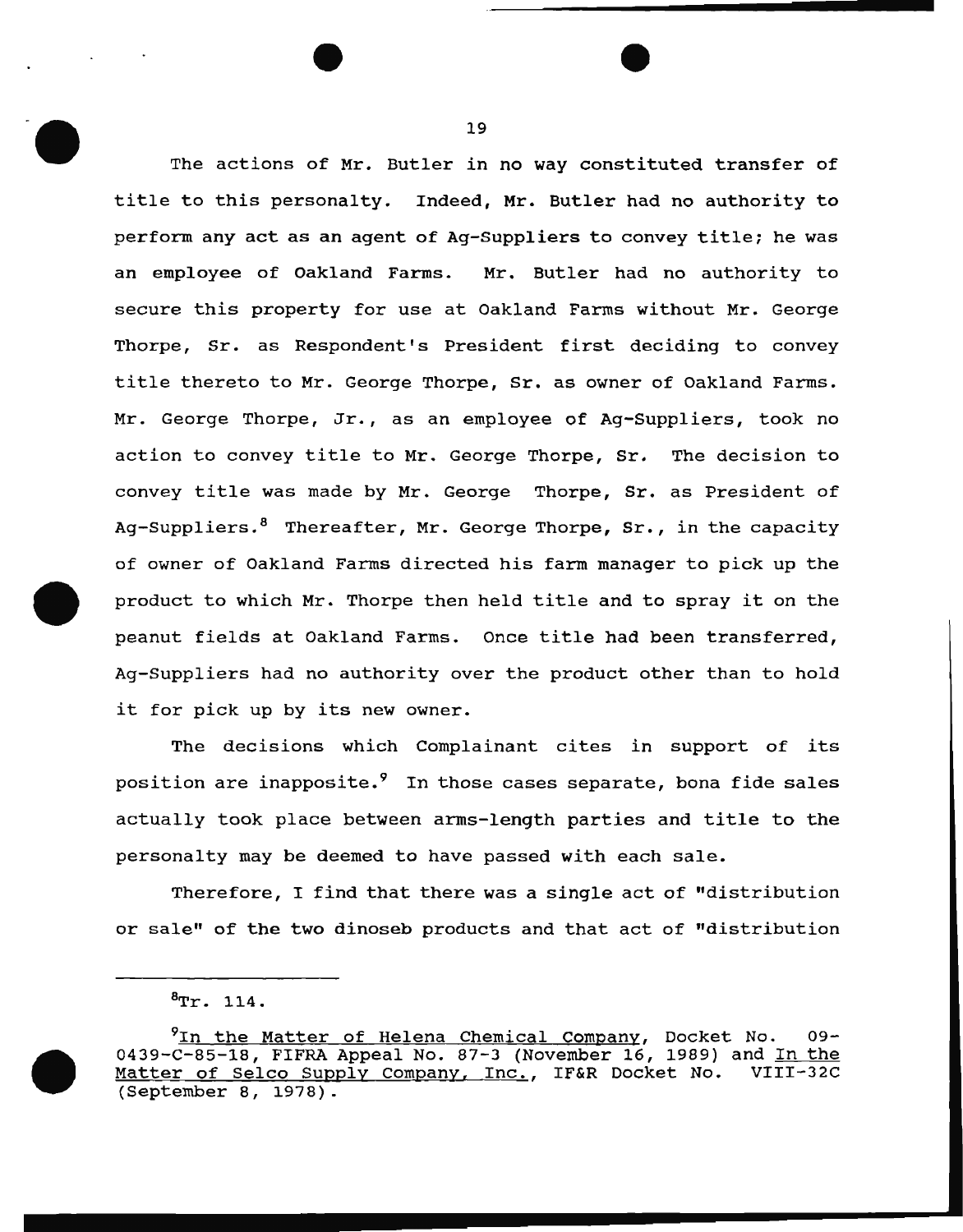or sale" occurred when Mr. George Thorpe, Sr. made the decision to transfer title to the products to himself for use on his farms. Once the decision was made, title passed and the "distribution" was completed.

Consequently, Complainant's motion to amend the complaint to charge Respondent with six (6) separate violations of Section  $12(a)(2)(J)$  of FIFRA, 7 U.S.C. § 136j(a)(2)(J) is denied. Complainant's motion to amend the complaint to withdraw two (2) counts alleging that Respondent violated Section  $12(a)$  (2) (K) of FIFRA, 7 U.S.C. 136j(a)(2)(K), is granted. In summary, the Respondent is charged in two counts of having violated Section  $12(a)(3)(J)$  of FIFRA, 7 U.S.C. § 136j(a)(2)(J).

The Complainant maintains that the Respondent violated the Emergency Suspension Order each time that it distributed a product with a separate EPA registration number. Respondent argues that all of the material, regardless of the name of the two mixtures, contained the one chemical, dinoseb, which had been determined to be hazardous, and all of it was transferred to Mr. Thorpe and applied to his crops. This could only be classified as one violation of EPA rules and should only constitute one count or one charge.

I must agree with Complainant that the distribution of each separately registered pesticide product containing dinoseb constitutes a violation of the Emergency Suspension Order. Respondent violated that order twice because it transferred title to two separately registered pesticide products - '1Ancrack" (EPA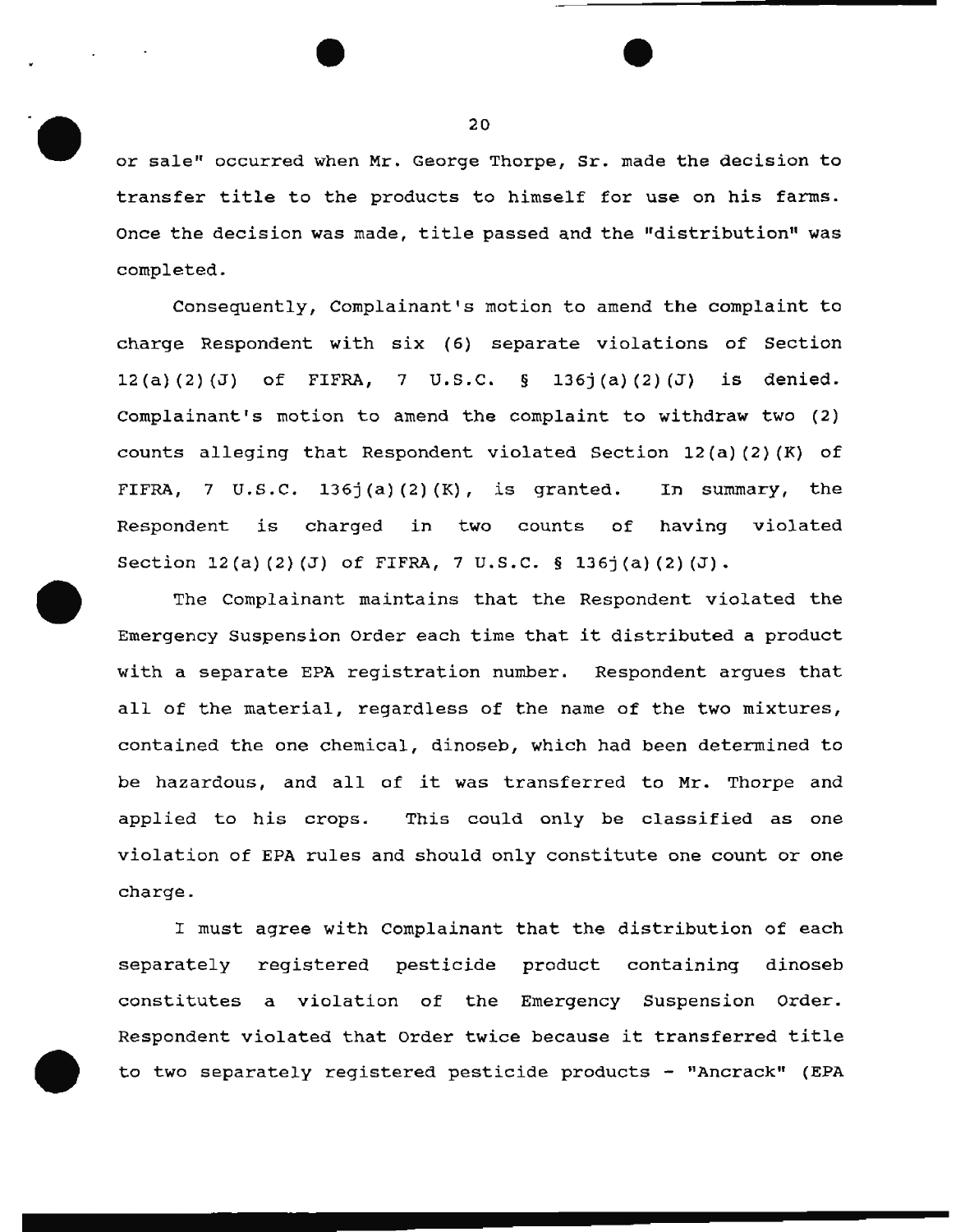Registration number 19713-23) and "Dynamyte 3" (EPA registration number 19713-82). Sales of separately registered pesticide products containing the same hazardous chemical are considered to constitute separate violations of FIFRA and to warrant separate  $penalties.$ <sup>10</sup>

Therefore, I conclude that:

(a) Respondent's transfer of the product "Ancrack" during May 1988 constitutes a distribution in violation of the Emergency Suspension order and, hence, is an unlawful act under Section  $12(a)(2)(J)$  of FIFRA, 7 U.S.C. § 136j(a)(2)(J), as alleged in Count I of the initial complaint.

(b) Respondent's transfer of the product "Dynamyte 3" during May 1988 constitutes a distribution in violation of the Emergency Suspension Order and, hence, is an unlawful act under Section  $12(a)(2)(J)$  of FIFRA, 7 U.S.C. § 136j(a)(2)(J), as alleged in count III of the initial complaint.

B. The Penalty

Section 14(a) (4) of FIFRA, 7 u.s.c. § 136l(a) (4), states that "[i]n determining the amount of the penalty, the Administrator shall consider the appropriateness of such penalty to the size of the business of the person charged, the effect on the person's ability to continue in business, and the gravity of the violation." Section  $14(a)(1)$ , 7 U.S.C. § 1361(a)(1) limits the civil penalty

<sup>10</sup>In the Matter of Selco Supply Company, Inc., IF&R Docket No. VIII-32C (Initial Decision, September 8, 1978), at 22-23.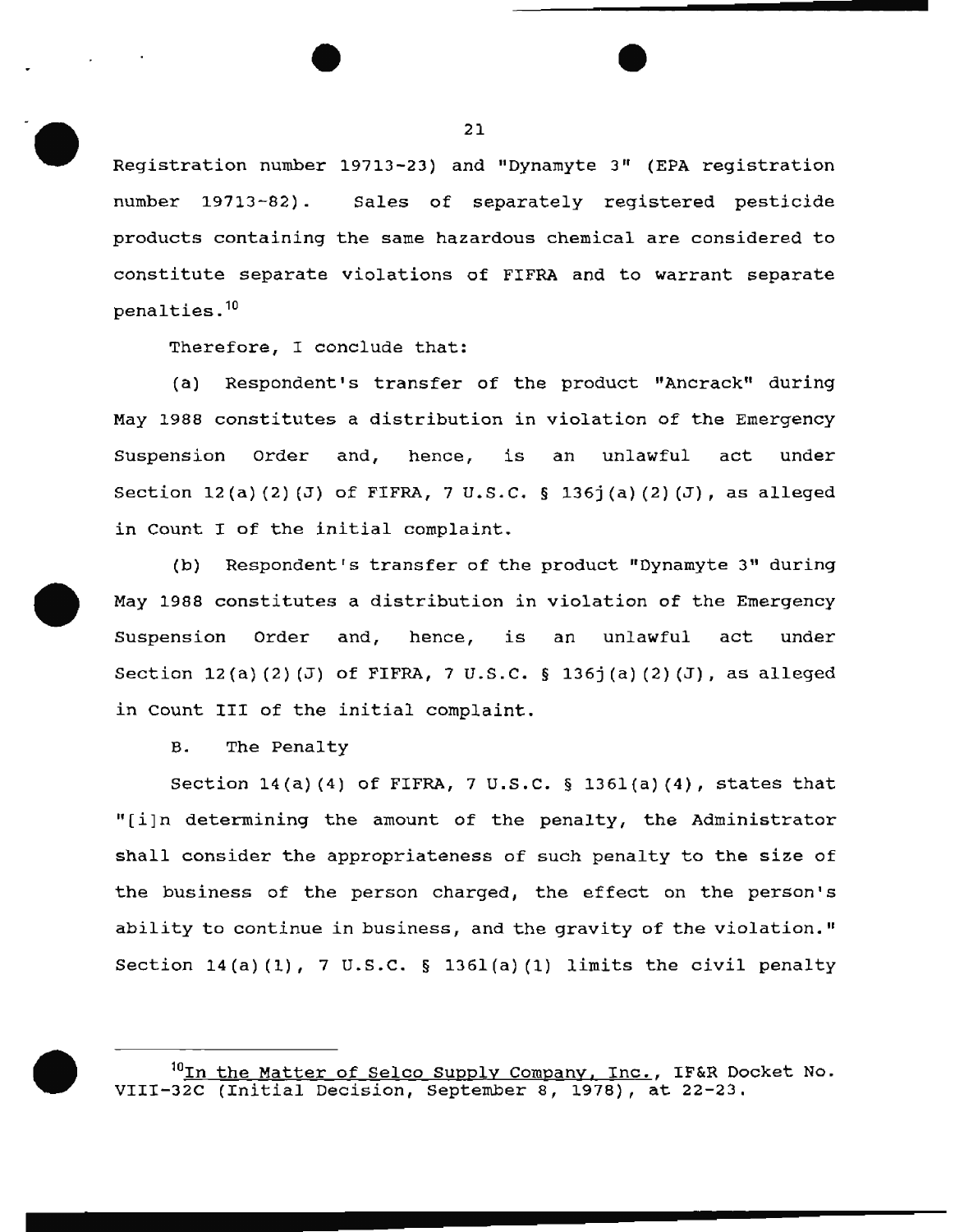for any "dealer, retailer or other distributor" to \$5,000 for each offense.

Section 22.27(b) of the Consolidated Rules of Practice (40 c.F.R. § 22.27(b)) states, in pertinent part:

> If the Presiding Officer determines that a violation has occurred, the Presiding Officer shall determine the dollar amount of the recommended civil penalty to be assessed in the initial decision in accordance with any criteria set forth in the Act relating to the proper amount of a civil penalty, and must consider any civil penalty guidelines issued under the Act. If the Presiding Officer decides to assess a penalty different in amount from the penalty recommended to be assessed in the complaint, the Presiding<br>Officer shall set forth in the initial set forth in the initial decision the specific reasons for the increase or decrease.

The Agency has published civil penalty guidelines in the 1990 ERP. 11 Respondent argues that the 1990 ERP should not be used to calculate the penalty in this matter. I must reject that argument. In agreement with the Complainant, I find that the July 2, 1990 ERP superseded the prior FIFRA penalty policy, thus rendering that policy void. Consequently, proposed penalties in all complaints issued by EPA after that date were required to be based upon the new ERP.<sup>12</sup> Since the complaint in this matter was issued on August 27, 1990, it is appropriate that I use the 1990 ERP to calculate the penalty in this matter. In any case, as EPA points

 $11$ Supra at 12.

 $12$ 1990 FIFRA ERP at 1 (Compl. Exh. 9); ERP Notice of Availability, 55 Fed. Reg. 30032 (July 24, 1990).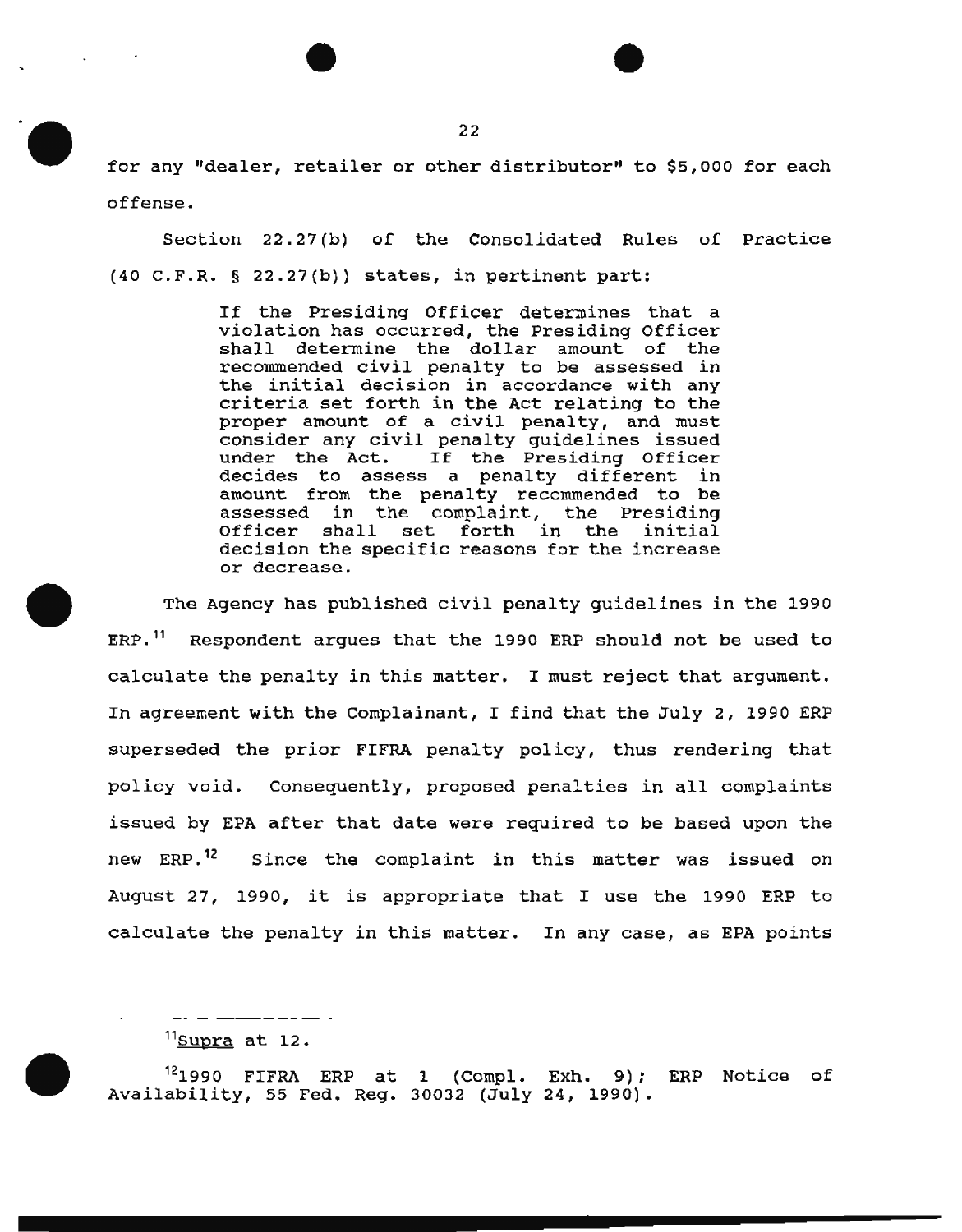out, the calculation of a penalty under the expired policy would produce the same result.

Computation of the penalty amount under the ERP is determined in a five stage process. These stages are: (1) determination of gravity or "level" of the violation; (2) determination of the size of business category for the violator; (3) use of civil penalty matrices to determine the dollar amount associated with the gravity level of violation and the size of business category of the violator; (4) further gravity adjustments of the base penalty in potential harm to human health and/or the environment, the compliance history of the violator, and the culpability of the violator; and (5) consideration of the effect that payment of the total civil penalty will have on the violator's ability to continue in business.

Utilizing these guidelines and the five stage process involved, EPA calculated the proposed penalty of \$5,000 per violation. I turn now to the five stage process in the ERP to determine the appropriate penalty for each of the violations found.

(1) Gravity or Level of the violation: The violation of a suspension order issued under Section 6 of FIFRA is set at the highest of four possible levels for those listed in Section 14(a) (1) of the Act. In agreement with EPA, I find that the gravity of the violation is Level 1.

(2) Size of Respondent's business: The size of the business is determined from Respondent's gross revenues from all revenue sources during the prior calendar year. since Respondent's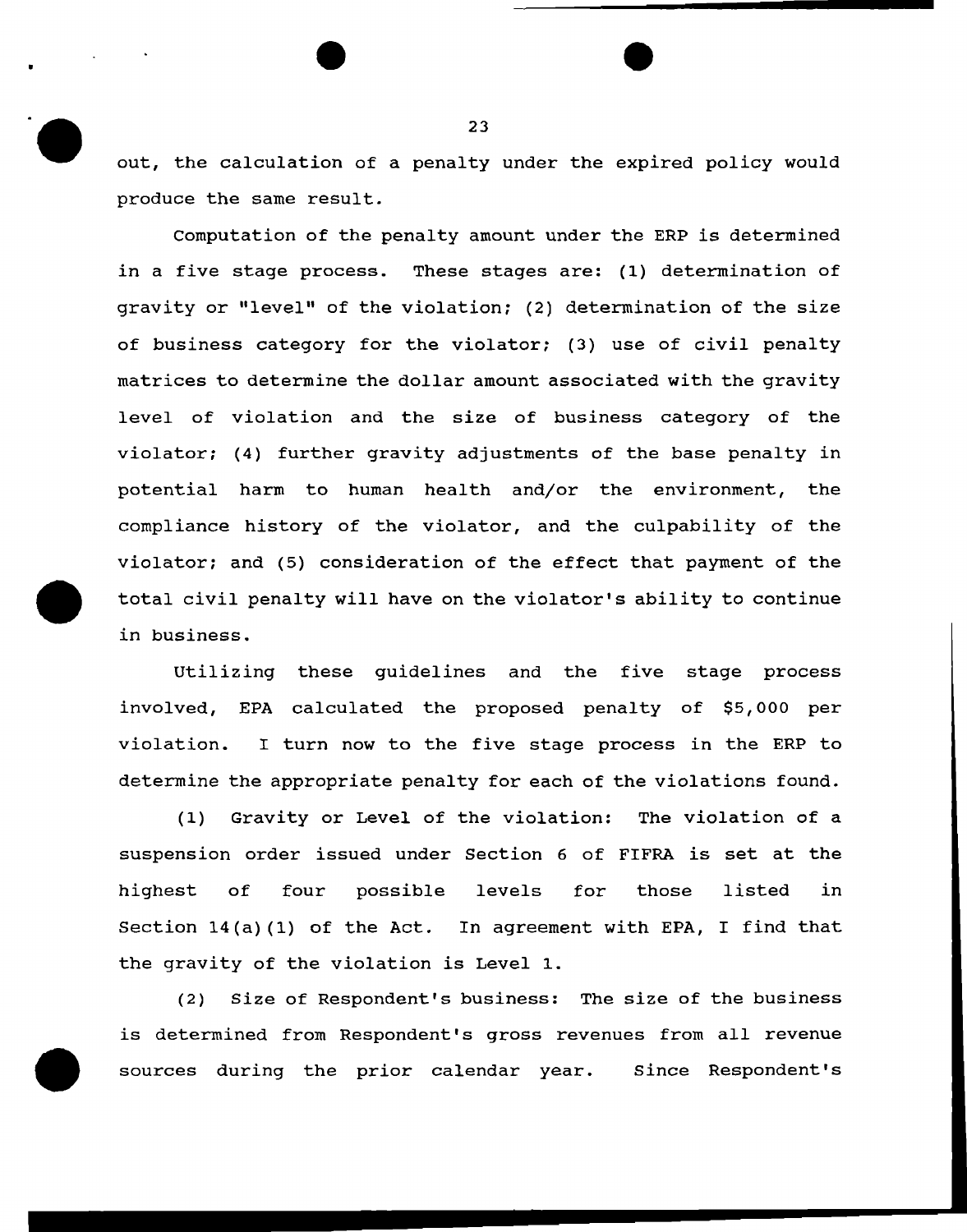revenues exceeded \$1 million during calendar year 1989, Category I is appropriate for this factor.

(3) Base Penalty Determination: Utilizing the Civil Penalty Matrix for FIFRA Section  $14(a)$  (1), a Gravity Level I and a Category I Business Size produce a base penalty figure of \$5,000.

(4) Gravity Adjustments: The ERP lists five gravity adjustment factors: (a) pesticide toxicity; (b) harm to human health; (c) environmental harm; (d) compliance history of the violator; and (e) culpability of the violator.

(a) The pesticide toxicity must be ranked at value 2. Dinoseb is classified as a Category I pesticide because it is associated with chronic health effects, such as mutagenicity, oncogenicity and teratogenicity.<sup>13</sup>

(b) The harm to human health must be classified as potential, serious or widespread harm. In his Emergency suspension Order, the Administrator determined that the continued distribution of dinoseb would "pose an imminent hazard . . . based primarily on evidence that dinoseb exposure poses a risk of birth defects, male sterility, and acute toxicity to agricultural workers.<sup>14</sup>

Mr. Reginald Harris, a toxicologist who appeared as an expert witness concerning the toxic effects of dinoseb, testified that "the level at which harmful effects to human health are caused by dinoseb is very, very low." In other words, "very low doses are



<sup>&</sup>lt;sup>14</sup>51 Fed. Reg. at 36634.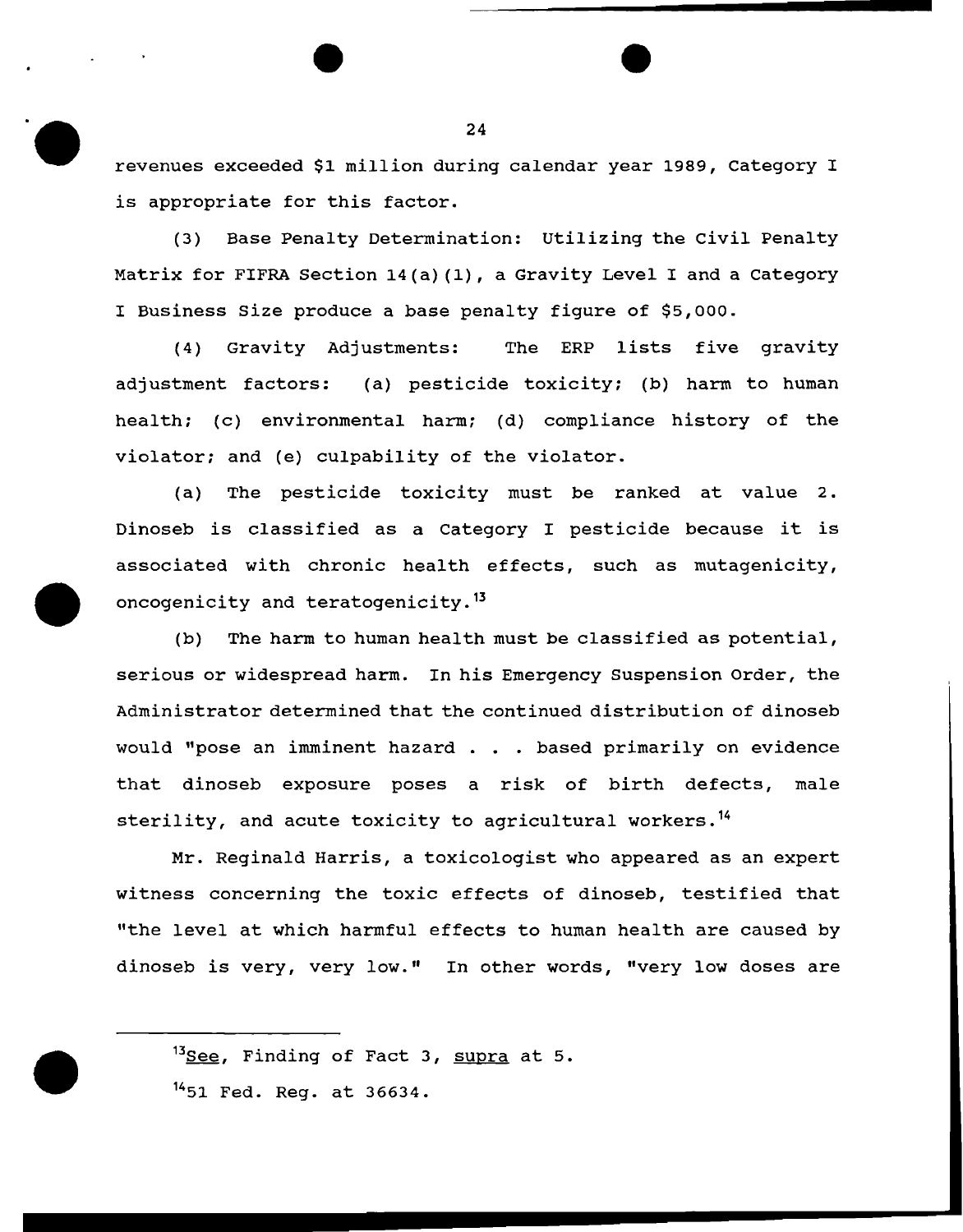required for dinoseb [to produce]  $\ldots$  its deleterious effects."<sup>15</sup> A value of 3 is therefore assigned to this factor.

(c) The environmental harm of dinoseb was assigned the low value of 1 by EPA because "the products were used [by Respondent] . . . in the same manner that they had been labeled for use and . . The basis of the emergency suspension order was not . . environmental concerns, . . . [but] human health concerns.<sup>16</sup> I concur in EPA's conclusion with respect to this gravity adjustment factor.

(d) Since Ag-Suppliers has had no prior FIFRA violations, the lowest possible value of "0" is appropriate for the compliance history factor.

(e) The last of the gravity adjustment factors relates to the culpability of the violator. Complainant contends that each violation of the Emergency Suspension Order in this matter was "knowing or willful" and therefore the highest value of "4" should be assigned to this factor.

Respondent, on the other hand, contends that  $"2"$  should be assigned to this factor because although Respondent "was fully aware of all issues . . . there are many mitigating factors in this particular case." Among the factors which Respondent cites are the following:

 $15Tr. 34.$  $^{16}$ Tr. 57.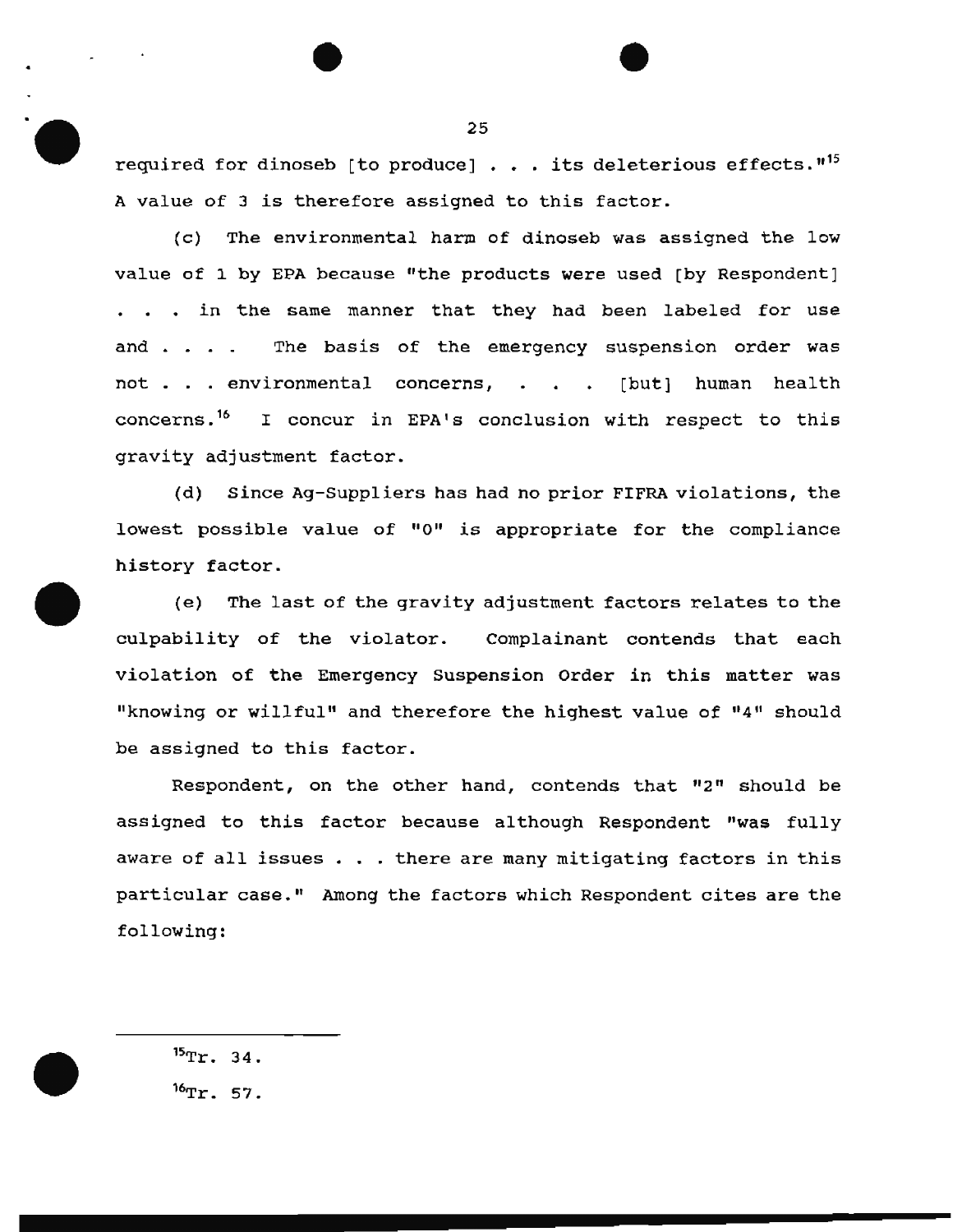- After the issuance of the VDACS Stop Sale, Use, Removal or Seizure Order, Ag-Suppliers tried for eighteen (18) months to get Drexel, the manufacturer, or Coastal, the distributor, to take the "Dynamyte 3" and the "Ancrack" back, but both refused to do so.

- Respondent kept the dinoseb products separate from all other products on hand and in a protected and dry place as instructed by EPA.

- As the containers gradually began to leak and disintegrate, Respondent attempted to repack some of the worst cans in an effort to comply with EPA's instructions even though the Respondent was not licensed to do repacking at that time.

- Respondent attempted to get additional information from EPA as to progress being made concerning disposal and indemnification plans for dinoseb products, but no relief from EPA was in sight.

- By the spring of 1988 Respondent was becoming desperate because the containers were continuing to deteriorate. Respondent feared that all of the containers ultimately might disintegrate totally and create an environmental disaster by leaking into the stream behind the warehouse and eventually into the Nottoway River, one of the main rivers in that area of the state.

Respondent's contentions reflect the frustrations of a retail dealer in a "grass roots" American rural town who is faced with an environmental problem not of his own making and who feels he is getting no real help from the distant bureaucracies of the manufacturer, the distributor and the government. Nevertheless, while these frustrations may help to explain Respondent's conduct,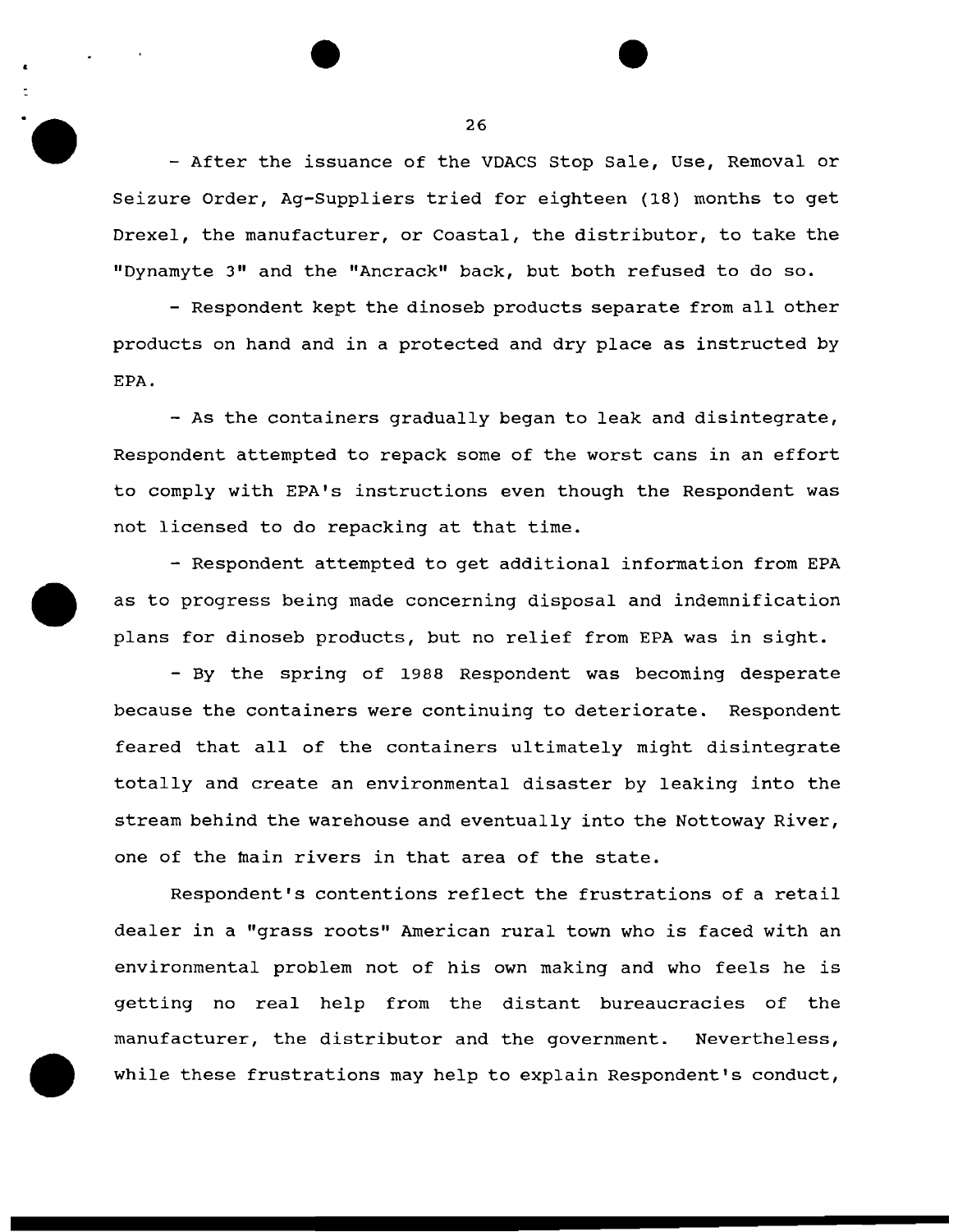they do not warrant reducing Respondent's culpability for its violations of the law. In agreement with the Complainant, I find those violations to have been knowing and willful.

Although Respondent's conduct in transferring and using the dinoseb products may be characterized as knowing and willful, it was knowing and willful in the sense that it was voluntary, designed, purposeful and intentional. Mr. George Thorpe, Sr.'s motive was not evil, malicious or even avaricious. He certainly was not acting out an intent to do harm to the environment or to human health. He did not sell the product to an unknowing or unsuspecting buyer. He received no material gain from its distribution. Mr. Thorpe was attempting to resolve an environmental problem, not of his creation, by doing with the products exactly what he had done with dinoseb products for thirty (30)  $years^{17}$  - by applying it to his own peanut crop. Nevertheless, Respondent has admitted that at the time of the transfer it had knowledge of the Emergency Suspension Order prohibiting the sale, distribution or use of dinoseb products.<sup>18</sup> At the time of the transfer Respondent had received the Stop Sale, Use, Removal or Seizure Order from the VDACS.<sup>19</sup> To transfer title to these dinoseb products in the face of those prohibitions was clearly an intentional, knowing and willful act by Respondent.

..

 $17Tr. 112.$ 

<sup>&</sup>lt;sup>18</sup>Finding of Fact 9, supra at 5.

 $19$ Finding of Fact 10, supra at 4; Tr. 114-15.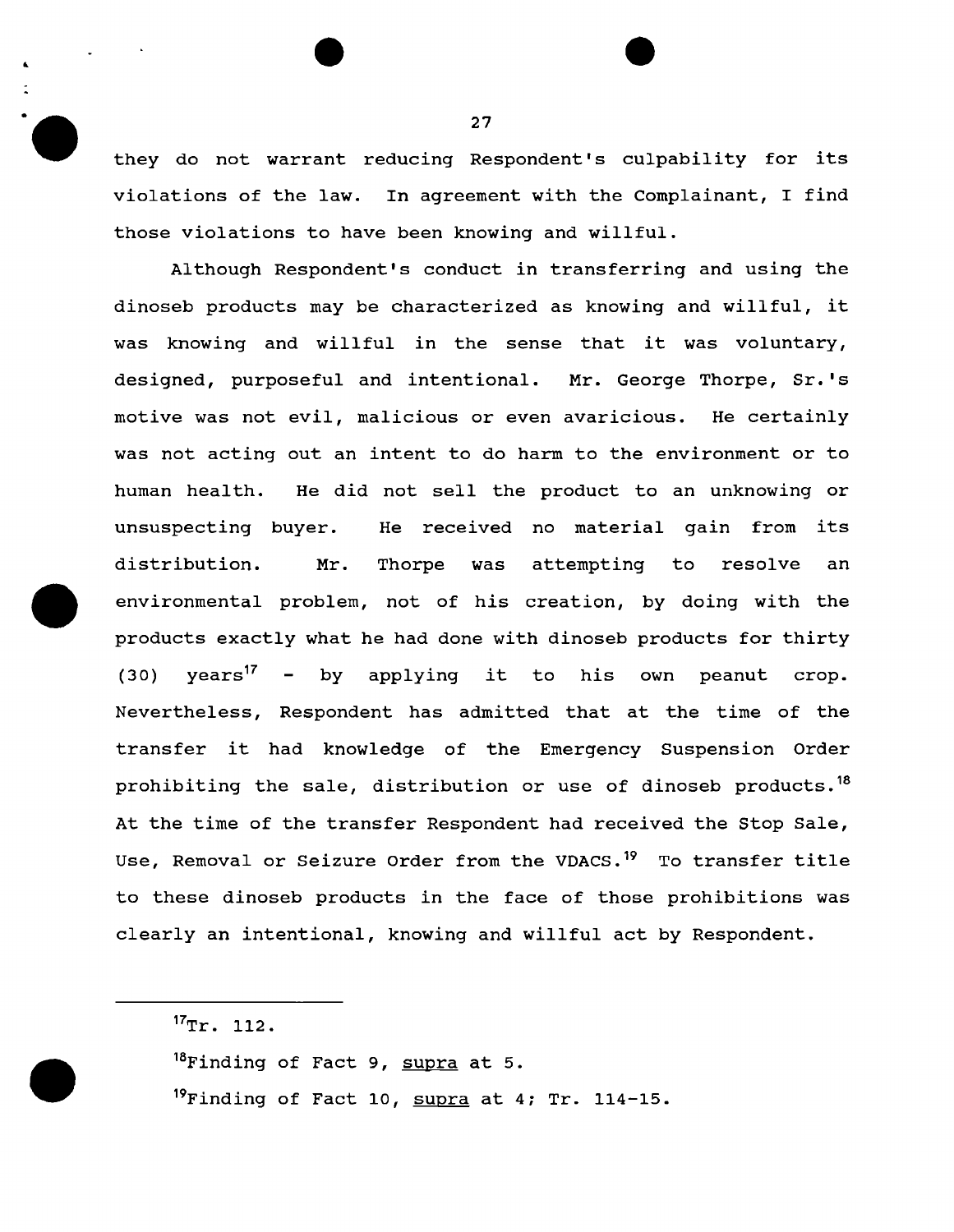As Complainant has pointed out, Respondent did have an alternative course of action available to it. That alternative was to transfer the product from the leaking containers to "sound, suitable, larger container[s]" as directed in the EPA Notice on indemnification and disposal. Mr. George Thorpe, Sr. acknowledged this alternative in his testimony when he said: "Or either go in and buy a lot of containers and pour this material into these containers and continue to store them."<sup>20</sup> However, he dismissed that alternative for the reason that "we had no access to those kind of containers at that time. $121$ 

Since the violations were knowing and willful, I assign a value of 4 to this gravity adjustment factor.

The total points assigned to the gravity adjustment factors (10) fall into the 8 to 12 range which range calls for no change to the base penalty of \$5,000.

(5) Ability to Continue in Business: Since Ag-Suppliers has not contended that it is financially unable to pay a penalty of \$10,000 or that payment of such a penalty would affect its ability to continue in business, no adjustment is appropriate at this, the final stage of the penalty determination process.

 $20$ Tr. 112.